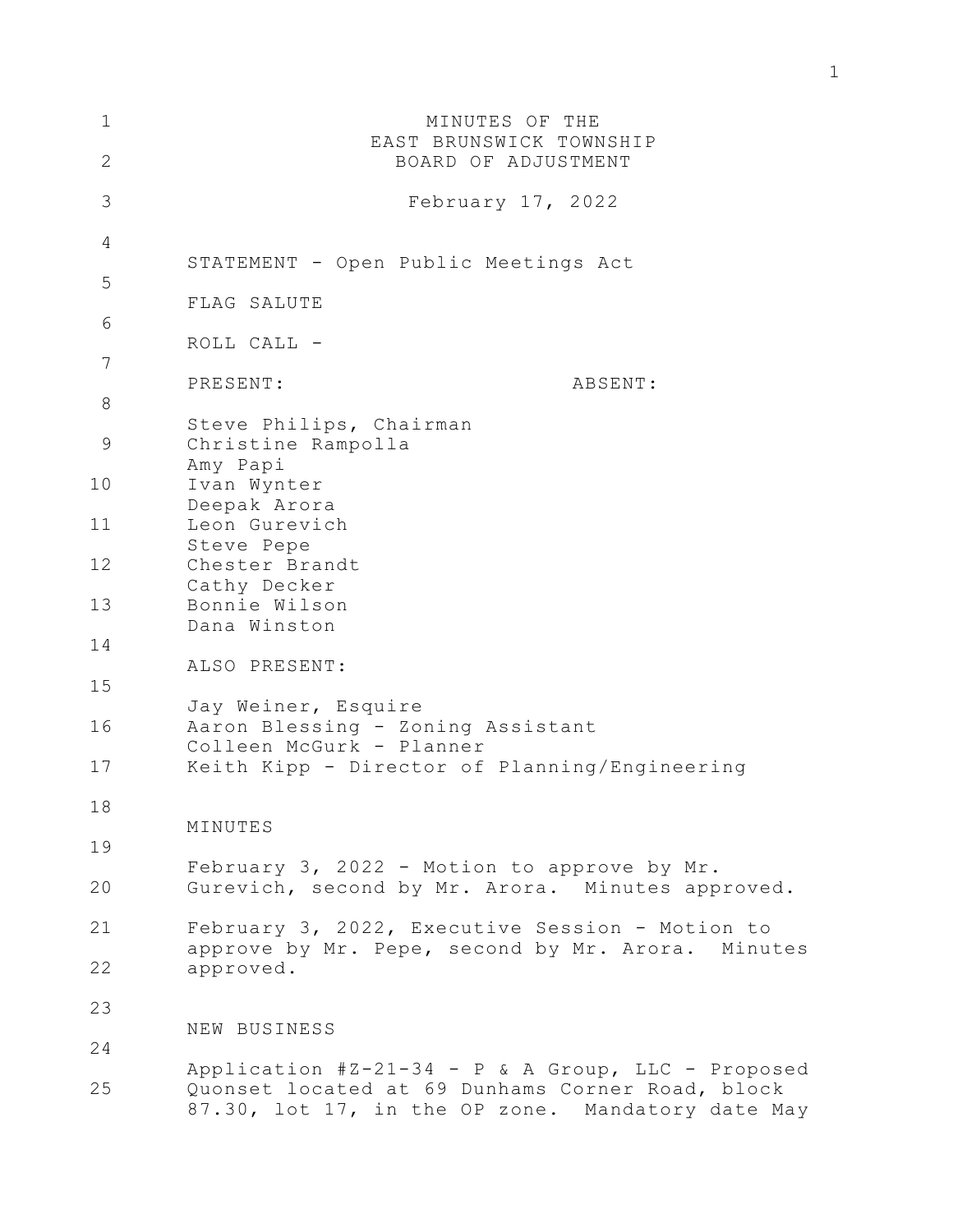1 2 3 4 5 6 7 8 9 10 11 12 13 14 15 16 17 18 19 20 21 22 23 24 25 12, 2022. Adjourned to the March 17, 2022, virtual meeting with further notice. OPEN PUBLIC MEETING ANNOUNCEMENT THE CHAIRMAN: At this point, instead of -- in lieu of the Pledge of Allegiance, I'm going to ask -- we're just approaching our 2-year anniversary, if you want to call it that, of the COVID event, which has taken over 930,000 American lives, and I'd like to ask -- look for a moment of silence to commemorate that hopefully this is going to be the light at the end of the tunnel. So if I can ask everybody. (Moment of silence) THE CHAIRMAN: Thank you. Okay. If you can call the roll, Aaron. MR. BLESSING: Miss Winston. MS. WINSTON: Here. MR. BLESSING: Miss Wilson. MS. WILSON: Here. MR. BLESSING: Miss Decker. MS. DECKER: Here. MR. BLESSING: Mr. Brandt. MR. BRANDT: Here. MR. BLESSING: Mr. Pepe. MR. PEPE: Here. MR. BLESSING: Mr. Gurevich. MR. GUREVICH: Here. MR. BLESSING: Mr. Arora. MR. ARORA: Here. MR. BLESSING: Mr. Wynter. MR. WYNTER: Here. MR. BLESSING: Miss Papi. MS. PAPI: Here. Sorry. MR. BLESSING: Miss Rampolla. MS. RAMPOLLA: Here. MR. BLESSING: Chairman Philips. THE CHAIRMAN: Here. Okay. Next we have the minutes of February 3, 2022, which were sent out to you electronically. Among those -- well, we're all eligible -- are there any -- I'll listen for a motion to approve. MR. GUREVICH: Motion for approve. MR. ARORA: I second it. THE CHAIRMAN: We have a motion and we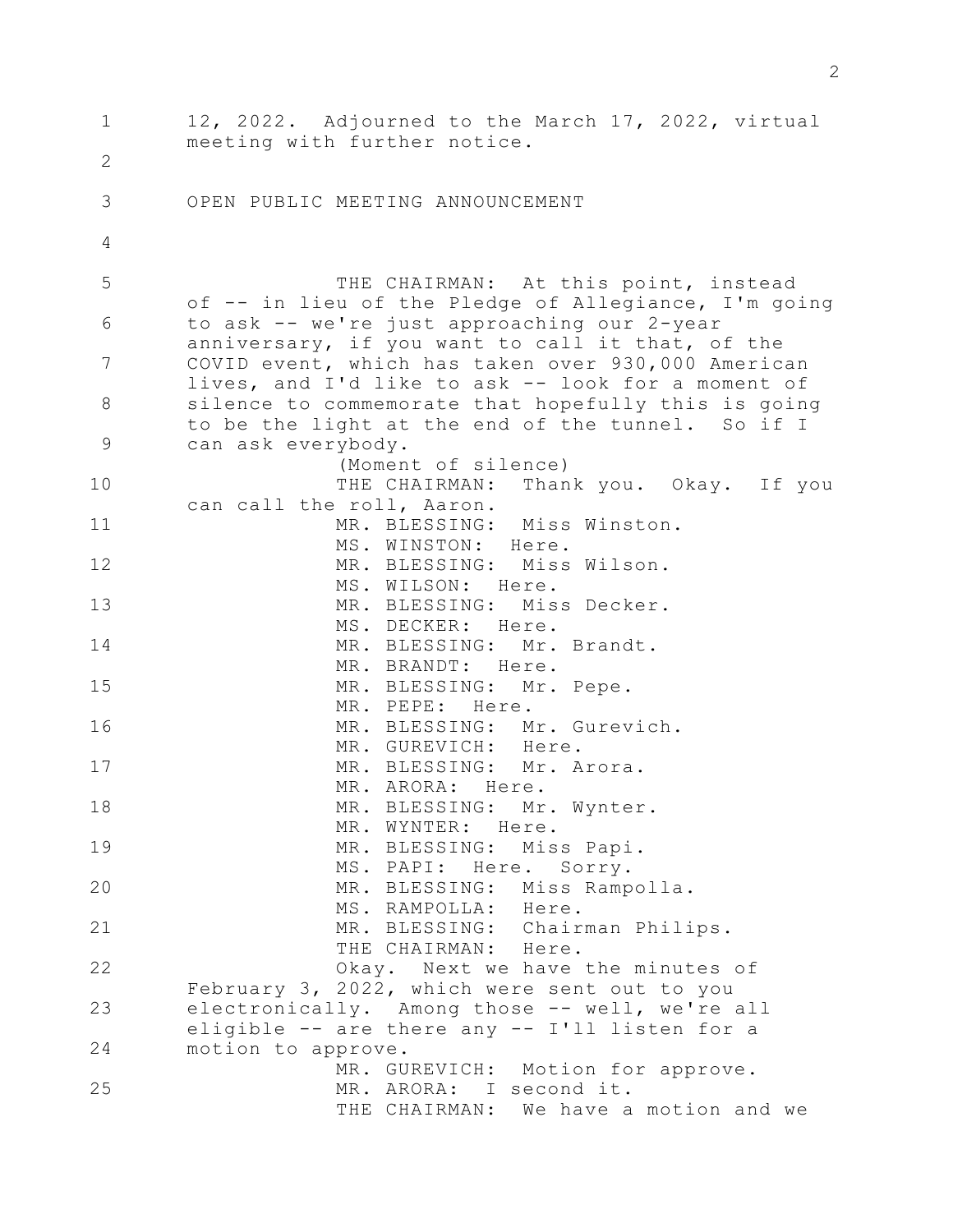1 2 3 4 5 6 7 8 9 10 11 12 13 14 15 16 17 18 19 20 21 22 23 24 25 have a second. Are there any adjustments, corrections, changes, or deletions to those minutes as presented? Hearing none, Aaron, could you please call the roll. MR. BLESSING: Mr. Pepe. MR. PEPE: Yes. MR. BLESSING: Mr. Gurevich. MR. GUREVICH: Yes. MR. BLESSING: Mr. Arora. MR. ARORA: Yes. MR. BLESSING: Mr. Wynter. MR. WYNTER: Yes. MR. BLESSING: Mr. Brandt. MR. BRANDT: Yes. MR. BLESSING: Miss Decker. MS. DECKER: Yes. MR. BLESSING: Miss Wilson. MS. WILSON: Yes. MR. BLESSING: Miss Winston. MS. WINSTON: Yes. MR. BLESSING: Miss Papi. MS. PAPI: Yes. MR. BLESSING: Miss Rampolla. MS. RAMPOLLA: Yes. MR. BLESSING: Chairman Philips. THE CHAIRMAN: Yes. And the minutes of February 3, the executive session. Separate move on this. I'll listen for a motion. MR. PEPE: I'll make the motion. MS. PAPI: I'll second it. THE CHAIRMAN: Okay, we have a motion and a second. Again, among those eligible, which is everyone, are there any additions, deletions, corrections, or changes to those executive session minutes as presented? MR. BLESSING: Pardon me, Mr. Chair, as Amy had recused herself from the executive session, being it was the discussion of litigation, is she eligible to make the second? MR. WEINER: No. Thank you, Aaron. Do we have a different second on that one? MR. ARORA: I can second that. THE CHAIRMAN: Okay, Deepak. Sorry, Amy. MS. PAPI: No, that's okay. Thanks, Aaron, for keeping your ears open on me. MR. WEINER: But thank you, Amy, for your zeal.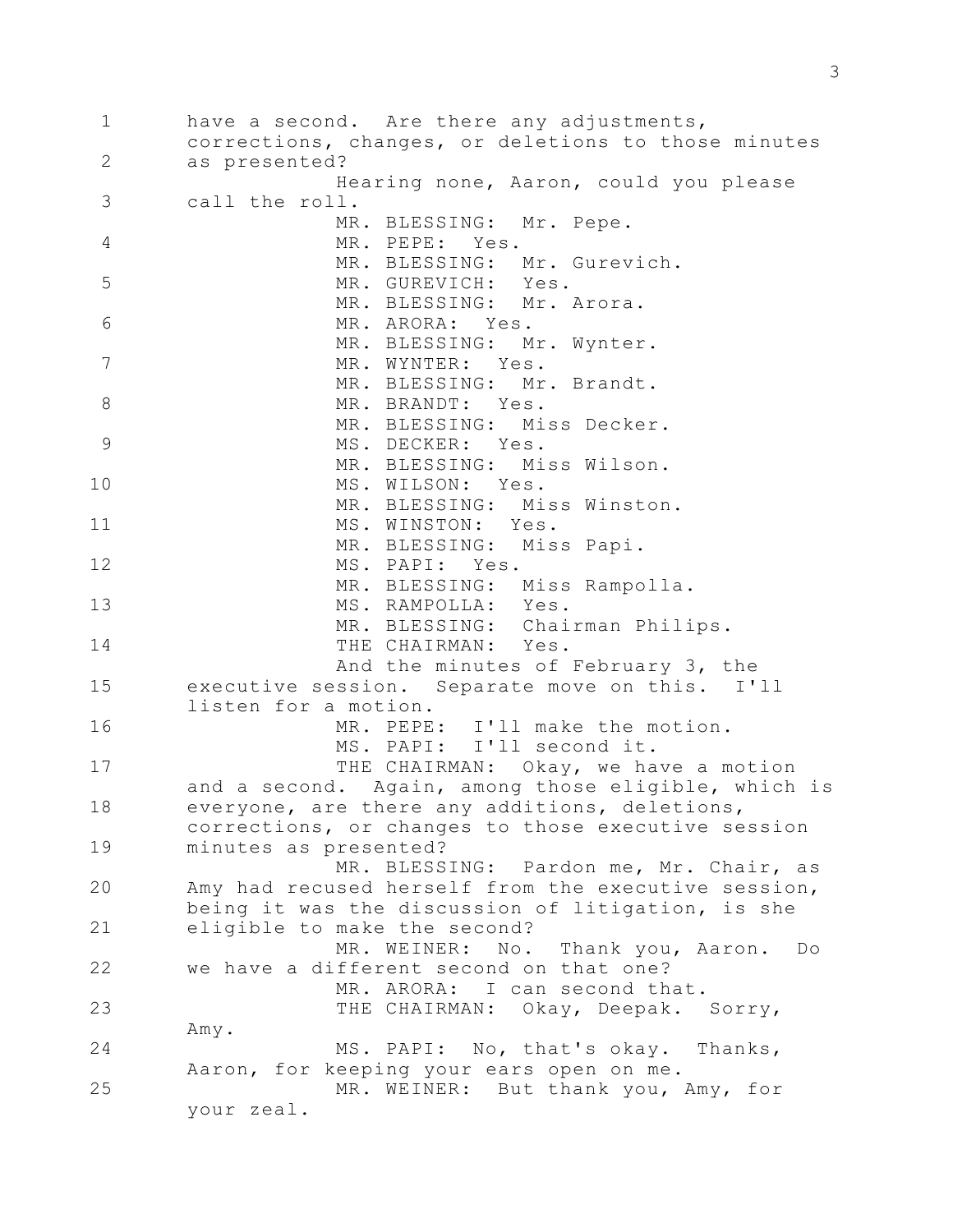| 1                 | MS. PAPI: I know.                                   |
|-------------------|-----------------------------------------------------|
|                   | MR. BLESSING: Mr. Pepe.                             |
| $\mathbf{2}$<br>3 | MR. PEPE: Yes.                                      |
|                   | MR. BLESSING: Mr. Gurevich.                         |
|                   | MR. GUREVICH: Yes.                                  |
| $\overline{4}$    | MR. BLESSING: Mr. Arora.                            |
|                   | MR. ARORA: Yes.                                     |
| 5                 | MR. BLESSING: Mr. Wynter.                           |
|                   | MR. WYNTER: Yes.                                    |
| 6                 | MR. BLESSING: Mr. Brandt.                           |
|                   | MR. BRANDT: Yes.                                    |
| 7                 | MR. BLESSING: Miss Decker.                          |
|                   | MS. DECKER: Yes.                                    |
| $\,8\,$           | MR. BLESSING: Miss Wilson.                          |
|                   | MS. WILSON: Yes.                                    |
| $\mathcal{G}$     | MR. BLESSING: Miss Winston.                         |
|                   | MS. WINSTON: Yes.<br>MR. BLESSING: Miss Rampolla.   |
|                   | MS. RAMPOLLA: Yes.                                  |
| 10                | MR. BLESSING: Chairman Philips.                     |
| 11                | THE CHAIRMAN: Yes.                                  |
|                   | Okay. Dispensing with that business, we             |
| 12                | now have new business, application Z-21-34, P & A   |
|                   | Group, LLC, proposed Quonset located at 69 Dunhams  |
| 13                | Corner Road, block 87.30, lot 17, in the OP-2 zone. |
|                   | Mr. Pape, I see you're on, so if you                |
| 14                | could please allow us to have you join us and --    |
|                   | MS. PAPI: Mr. Chairman, this is Amy.                |
| 15                | Prior to starting this application, I just have to  |
|                   | let everyone know that -- and including you, Mr.    |
| 16                | Chairman -- that I'm going to be recusing myself    |
|                   | from this application.                              |
| 17                | THE CHAIRMAN: Thank you for that.                   |
|                   | MR. WEINER: Amy, I might just say that              |
| 18                | since this is the only application on the agenda,   |
|                   | you can just log off at this point. If there were   |
| 19                | additional work matters, then I would say we would  |
|                   | arrange it differently so you can come back and     |
| 20                | continue, but this is the only matter on the        |
|                   | meeting.                                            |
| 21                | MS. PAPI: Thank you. Yes, I was                     |
|                   | planning to do that. So I wish everyone a good      |
| 22                | night.                                              |
|                   | THE CHAIRMAN: Thank you, Amy.                       |
| 23                | MR. WEINER: Mr. Chairman, if I could                |
|                   | just address the jurisdictional issue before we     |
| 24                | begin.                                              |
|                   | THE CHAIRMAN: Okay.                                 |
| 25                | MR. WEINER: Just want to place on the               |
|                   | record I've had an opportunity to review all of the |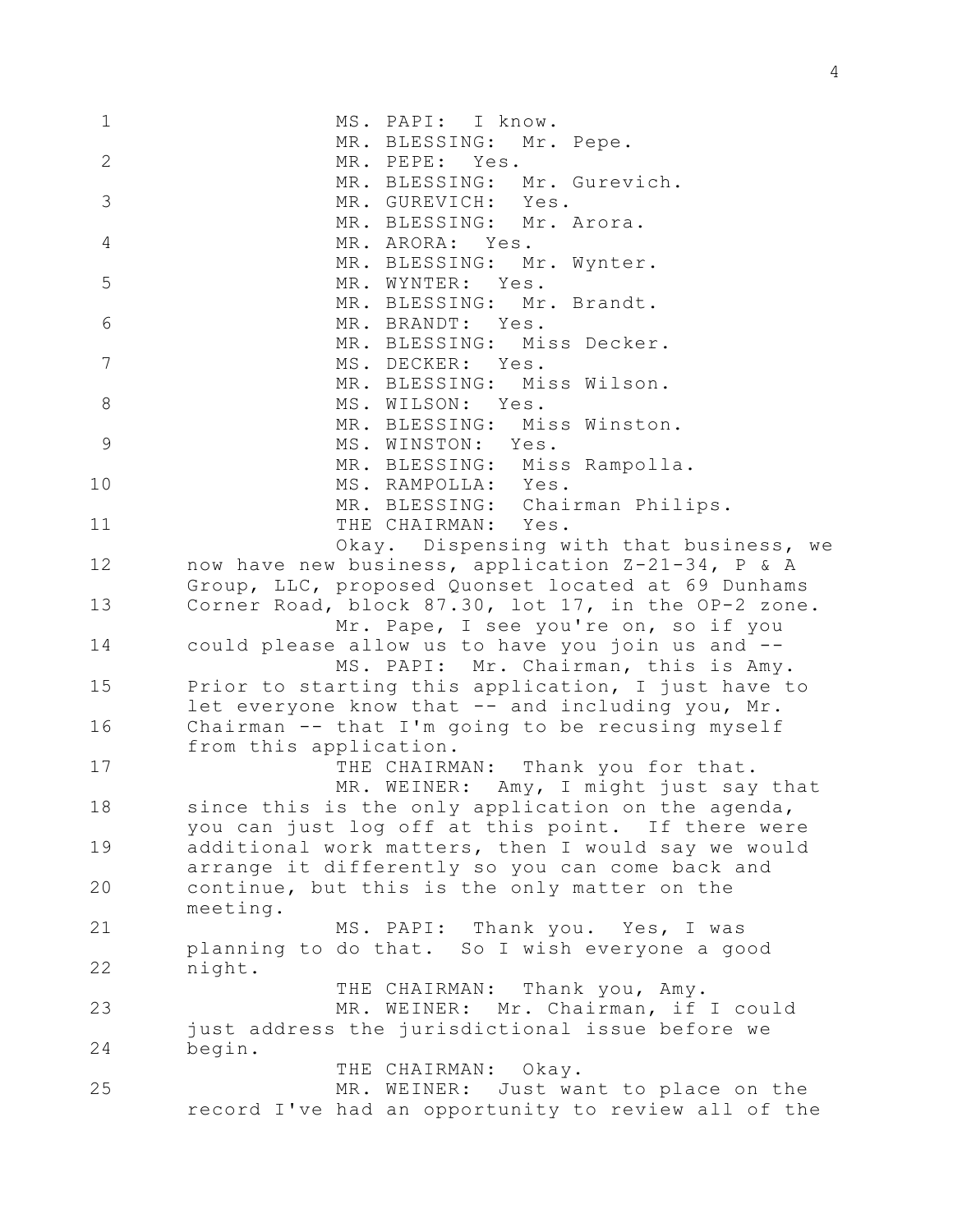1 2 3 4 5 6 7 8 9 10 11 12 13 14 15 16 17 18 19 20 21 22 23 24 25 proofs as to notices submitted by the applicant, and they are in order and satisfactory, and the board has jurisdiction to hear this application this evening. THE CHAIRMAN: Okay. Thank you. With that presented to you, Mr. Pape, please, you're welcome to begin your presentation. MR. PAPE: Thank you, and thank you for confirming the notices. I just want to make sure. Is my audio coming through clearly? THE CHAIRMAN: Yes. MR. PAPE: Very good. Thank you. MR. WEINER: I was tempted to say, huh, what did you say? MR. PAPE: Good evening to all. My name is Jared Pape. I'm an attorney with the law firm of Heilbrunn Pape, and I'm here appearing on behalf of the Applicant, P & A Group, LLC. This is an application for bulk variance relief in connection with a proposed garage on our applicant's personal residential property. Want to give a quick overview of how we intend to do the presentation. We have two witnesses, Marc Leber, who is the applicant's engineer, and Allison Coffin, who is the applicant's planner. The applicant is on, as well. I don't intend to call him as a witness, but he is available. Allison Coffin is not available this evening. She did have a conflict. So we only intend on presenting engineering testimony only through Mr. Leber, essentially the nuts and bolts of the application with a description of the property and a description of what is being proposed. We would ask to return to the next available meeting with Miss Coffin to provide planning testimony. So that is how we intend to proceed. At the conclusion of Mr. Leber's comments or testimony, we certainly would be most interested in any input or feedback from the board or the public to the extent that there is public here at the meeting. So that is our proposed outline of the presentation. So unless there's any questions at this time from the board, I would ask that Marc Leber be sworn in to provide testimony. THE CHAIRMAN: Mr. Pape, okay. Just wanted for clarification for the board, there will not be a vote on this application this evening, but I remind everyone that we don't know what schedules come in the future, so at any point, any of you

could be asked to be voting on this application when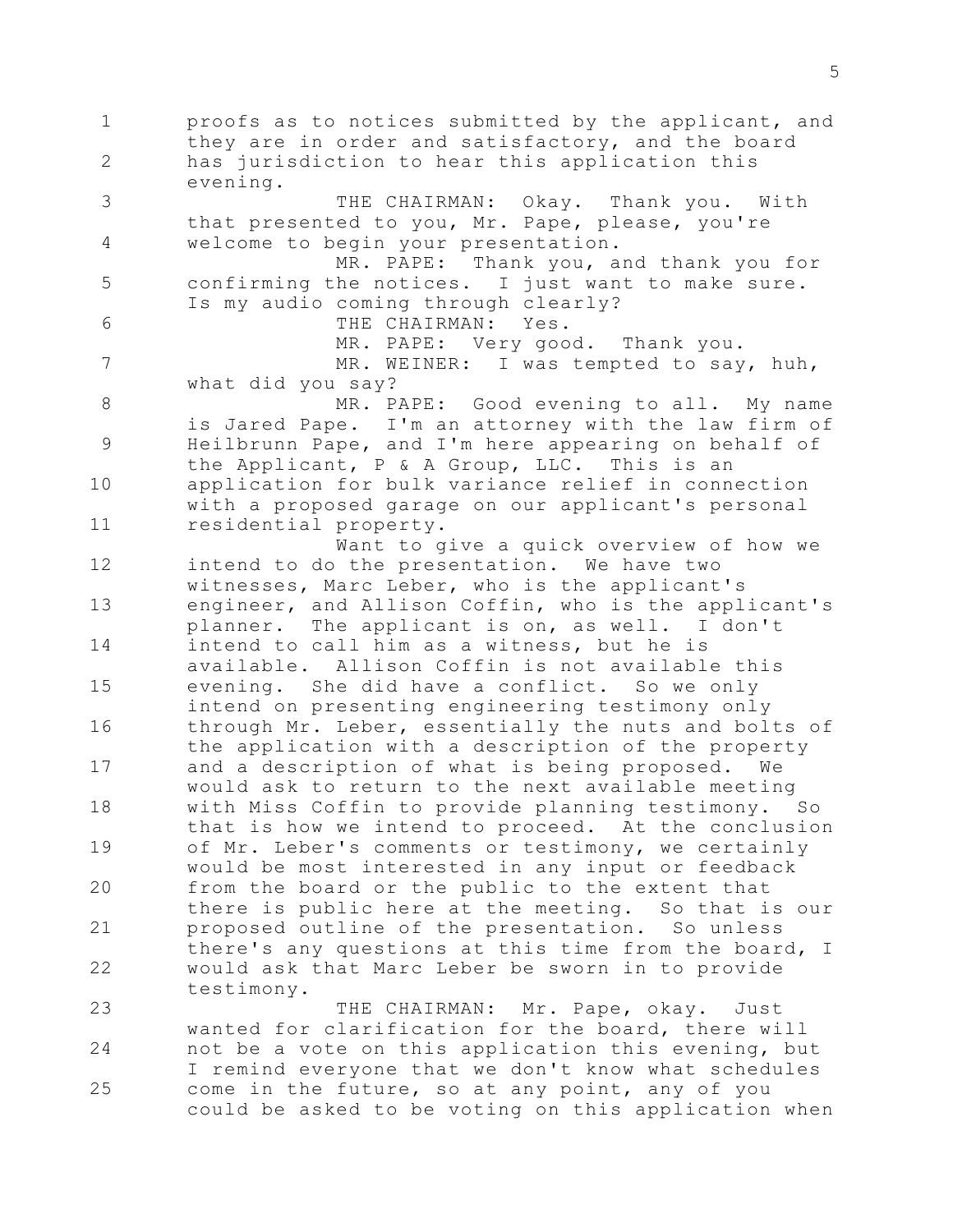1 2 3 4 5 6 7 8 9 10 11 12 13 14 15 16 17 18 19 20 21 22 23 24 25 it would come back to us. So keep that in mind. So everybody would be possibly a member of a voting board at that time. So just to be that -- and also anybody from the public, it also means that we will not be voting on this tonight, but there will be an opportunity for you to call in and be heard should there be anybody from the public interested in this application. I just want to get that clarified, Mr. Pape. MR. PAPE: I appreciate that. Thank you. So if acceptable, we would wish to have Mr. Leber sworn in at this time for testimony. THE CHAIRMAN: Mr. Leber, I see you there. So do you solemnly swear the testimony you're about to give this evening regarding the application before us is the truth, the whole truth, and nothing but the truth, so help you God? With you not being muted, Mr. Leber. MR. LEBER: Yes, I do. THE CHAIRMAN: Okay. And even though it might be perfunctory, just go through your basic, you know, CV for us. We know you very well, but still go through it for the record. MR. LEBER: Sure. Good evening. Nice to see everybody. I have a Bachelor of Science in civil engineering from Drexel University. After graduating Drexel, I went on to complete the MBA program at Rutgers Graduate School, and in 2004, I was licensed in New Jersey as an engineer, 2005 as a planner, and 2006 as a certified municipal engineer. Testified before this board and also the planning board numerous times, and I could tell you I'm quite familiar with tonight's application because I practically grew up across from this property. THE CHAIRMAN: Okay. A motion to accept Mr. Leber. MR. ARORA: Yeah, I do motion to accept Mr. Leber as an expert. MS. RAMPOLLA: I'll second. THE CHAIRMAN: Okay. All in favor. Any opposed? Hearing none, Mr. Leber you managed to pass again. MR. LEBER: Thank you. Thank you very much. MR. PAPE: Mr. Leber, if you could just for the board describe the property, the location of the property, a general description of the property, and then move on to what's being proposed both in terms of the structure that's being proposed as well as the drainage and landscaping aspects that are on

6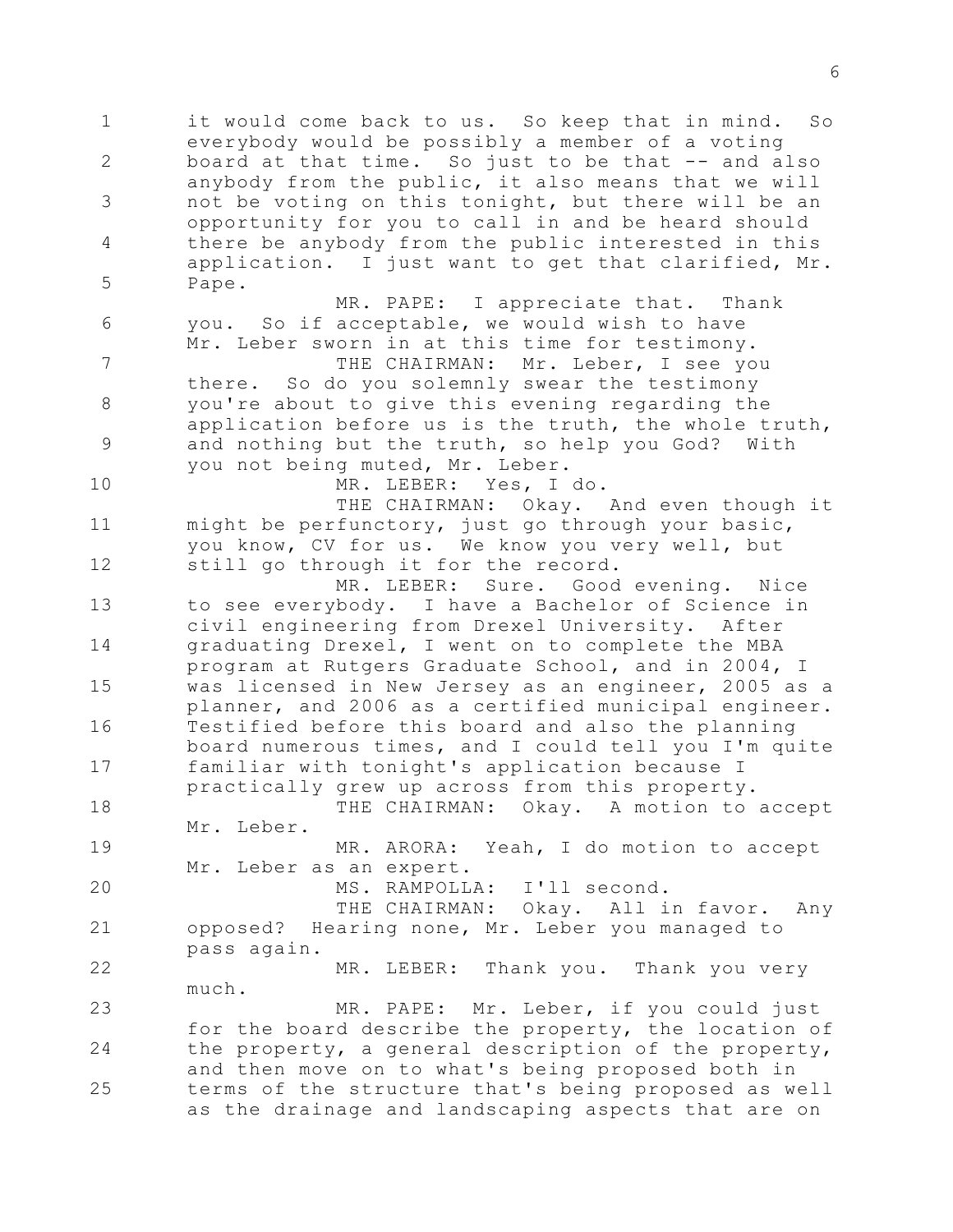1 your plan.

2 3 4 5 6 7 8 9 10 MR. LEBER: Sure. We did submit a variance plan for this application. That was prepared by my office, and the date was September 9. I'd actually like to put that on the screen. Here it is. All right. So this is just a zoomed-in part of that plan that was submitted. And this property is known as block 87.30. It's lots 16.01 and 17. The mailing address is 69 Dunhams Corner Road, and the lot is a little unique in that it's classified as a through lot, and the through lot is a lot that has frontage on two different streets but it's not on a corner. So if you look at this plan, you have Dunhams Corner Road along the top, and then on the bottom you have Cranbury Road. So there's 112 feet of frontage along Dunhams Corner, and there's a hundred feet of frontage along Cranbury Road, and if you combine these two lots together, the total square footage is 15,045 square feet. Now, presently there's a single-family

11 12 13 14 15 dwelling on the property which is closer to Cranbury Road at the bottom of the drawing, and that dwelling does not have a garage, and it's only access is from Dunhams Corner Road. So you'll see that there's a blacktop driveway apron at the top of the screen here, and when you enter, there's a stone and paved driveway, and it comes in more or less to the back of the house. There is no access at all from Cranbury Road.

16 17 18 19 20 21 22 Now, the property is zoned OP-2, which is a professional office zone, and surrounding this lot, there's a variety of uses. So next door on this plan on the right here is a similar sized single-family dwelling. The lot beyond that one is vacant, and to the south of this property, which would be to the left on this plan, there is a field that is part of the Zielinski's farm. Now, across Dunhams Corner, there are numerous single-family dwellings, and that's in the R-3 zone. So the zone boundary is through Dunhams Corner. And the lots that are in proximity to this lot are located on Theodore Drive, which is a cul-de-sac that doesn't have access to Dunhams Corner. It's actually accessed off of Neal Drive.

23 24 25 Looking across Cranbury Road, there is land that's zoned Village Green-3, and it's also got a mix of uses. So the first is there's a vacant 10-acre parcel, which is zoned by the Zielinski's where their farm stand is, and adjacent to that property heading toward the high school you have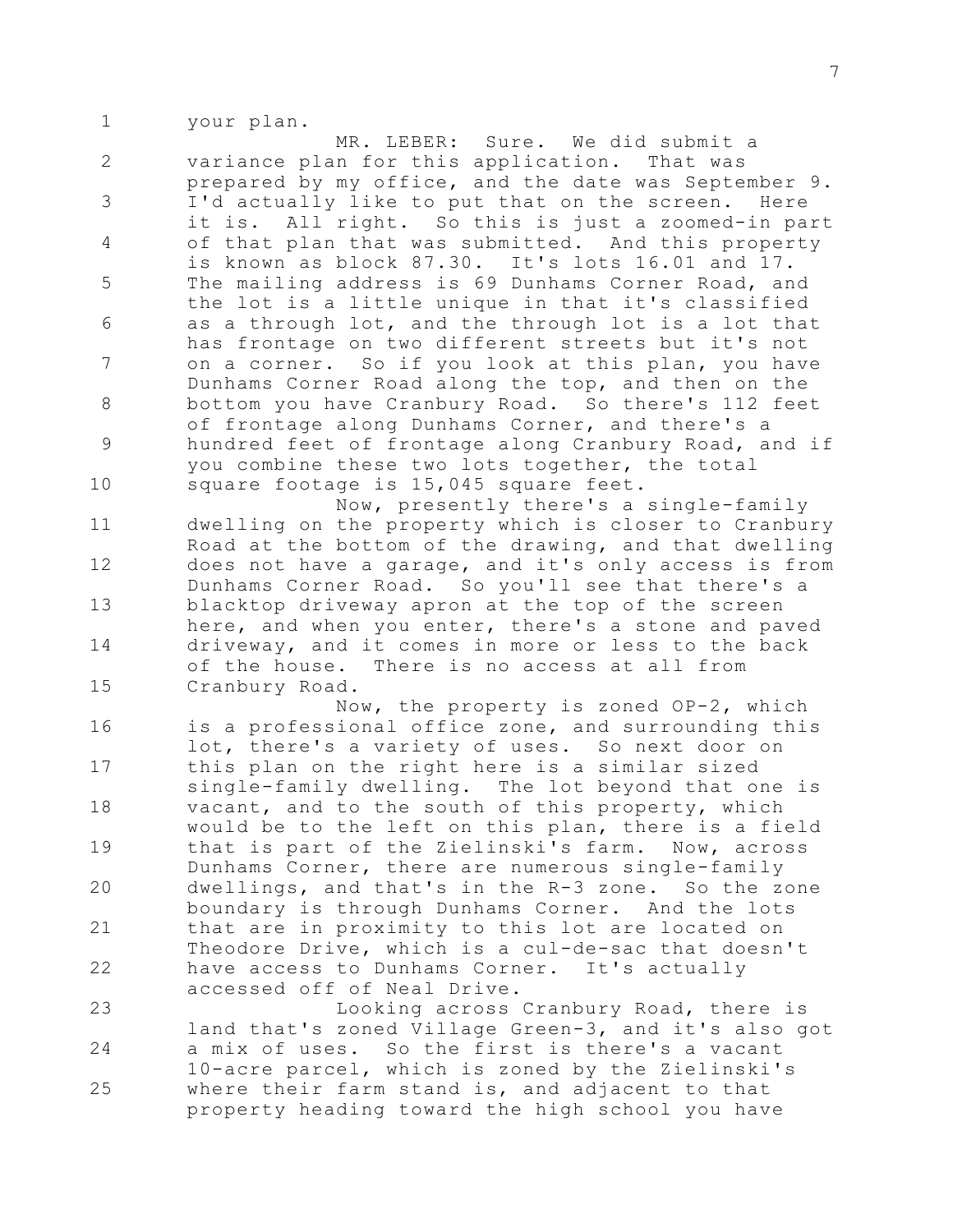1 2 3 4 5 6 7 8 9 10 11 12 13 14 15 16 17 18 19 20 21 22 23 24 25 Dunhams Corner Apartments, and in the other directions you have Fox Hollow, which is a townhouse community. Now, getting back to this property, there are three existing nonconformities. The first is lot area. In the OP-2 zone, you're required to have 20,000 square feet, and this lot only has 15,045 square feet. The next nonconformity is lot width. The zone requires 120 feet, but the lot only has a hundred feet of width. And lastly is the existing side yard setback to the house, which I'm moving my mouse over right here. The required side yard is 20 feet, but this existing setback's only 9.9, so that's another nonconformity. Now, just going to zoom in here. What's proposed is this building in gray. This is an 1,800-square-foot Quonset building with a total height of about 17 feet and 10 inches. Now, the building we situated along the Cranbury Road side of the property in order to match the front yard setback of the existing house. So the building is 20 feet back from the front property line, and it's 10 feet back from the side property line. That 10-foot side yard setback does create a variance because the required side yard setback there is 20 feet. When you calculate what's permitted with regard to total building coverage and total lot coverage, the plan complies. Now, there was another item that was brought up in the zoning review, and that was that the building exceeds the allowable 1,200 square feet permitted for an accessory garage. So since this structure is 1,800 square feet, a variance is requested. Now, I just want to talk about runoff and drainage for a minute, and if you look at this drawing, you'll see these lines with numbers, 140, 139, 138. Those are ground contours. So the primary runoff pattern is from the farm lot on Cranbury Road heading north across this property towards Dunhams Corner Road. Now, because we're going to increase lot coverage with the building, we proposed a small stone trench system to capture that additional runoff, and this works well with the shape of this building because as the runoff comes off the roof, which is evenly split from left to right side because the building is shaped sort of like a half circle, we have the stone trenches on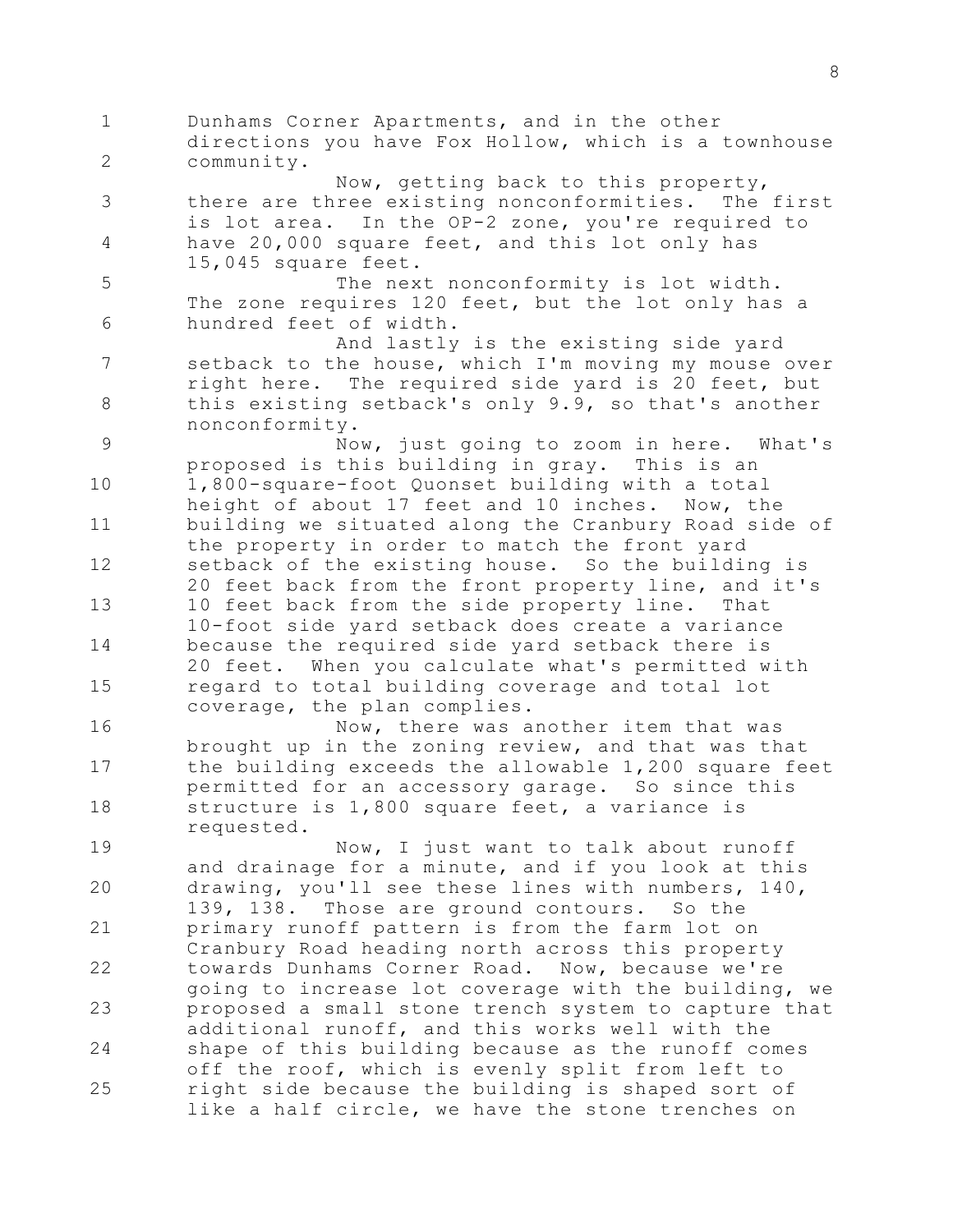1 2 3 4 5 6 7 8 9 10 11 12 13 14 15 16 17 18 19 20 21 22 23 24 25 this plan on each side of that building. So where the water would go is into the stone, and then it would percolate into the soil. This building will need electric, but there's no other plans for utilities. It will not have a bathroom or any plumbing. There's no access to the building proposed from Cranbury Road. The only access would be through a small additional gravel area at the end of his existing driveway towards the back of the structure. Now, the last thing I want to point out is we are proposing landscaping as part of the application, and that's along both road frontages. So what we show is, along Dunhams Corner, we have a soil berm with a row of spruce trees on top to screen this, and then along Cranbury Road, we also have another berm with spruce trees. Along the common lot line with the Zielinski farm, we're showing a row of giant green arborvitae, which will also help break up the view. We're not showing any landscaping on the north side because I feel that the house is going to be obstructing the view of the structure. There was a comment in the staff report about, you know, potentially merging the two tax lots into one, which is acceptable. That would not be an issue. And I think there was another comment about a detail for the stone trench, which we would be happy to provide, and there were no comments from the construction official. There were no comments from the police. There was a comment from zoning about some concrete slabs that were left on the property, and those were actually removed recently, so they're not there anymore. And other than that, I mean, that's pretty much a summary of what's proposed here. If you have any questions. MR. PAPE: Thank you. Thank you, Marc. THE CHAIRMAN: Jared, I have several questions to start. There may be other members of the board that also have questions, okay. Let's start -- Marc, if you combine the two lots --MR. LEBER: Yup. THE CHAIRMAN: -- what would -- what would be stopping you from making a garage that actually is attached to the existing one-story building, keeping the same visible siding and so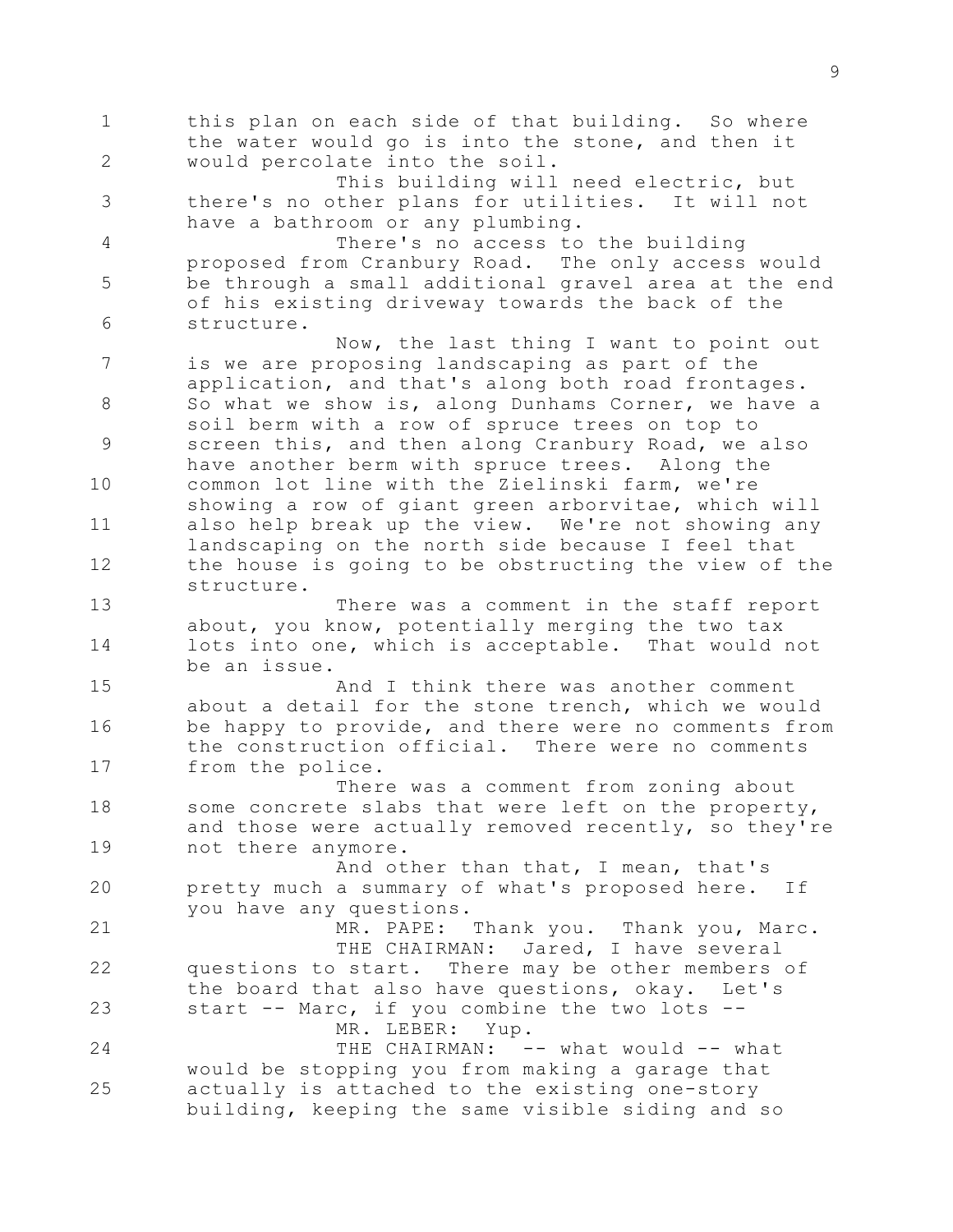1 2 3 forth, and making it part of a just a simple larger footprint that way. You'd get rid of your variance for the distance from the side yard, and you'd put in compliance with the visual acceptance of having a continuous look from your building on Cranbury Road. MR. LEBER: That is a good question.

4 5 6 7 You know, I know that the applicant is on the meeting tonight. I can tell you this is the product that they had selected, you know, for the amount of storage that they, you know, feel that they need to use it for. I don't have an answer to your question as far as architectural, but I would be happy to ask, you know, him and bring that to the next meeting if that's okay.

8 9 10 11 12 THE CHAIRMAN: Well, that's certainly one of the things we want to at least have you explore. You may want to also provide us with some idea why an option would have been if you would have gotten an approval to buy some additional land from Mr. Zielinski in order to make it comply in that regard, as well. So those are just two fast things that I thought about, and then I guess I would ask on a different level, why a Quonset hut; why not a regular structure?

13 14 15 16 17 18 19 MR. PAPE: I suppose that would be a better question for the Applicant. I can tell you that this is -- as Mr. Leber said, this is the product selected by the applicant. Certainly hearing your concerns, and it's something we can explore with the applicant after the meeting. I know that there are specific items that are being - that would be stored in the structure, which include a boat that I believe is about a 35-foot boat and a similarly sized camper, as well as a large oversized pickup truck and a couple of SUV's. So I think as to the size of the structure, that may answer the question as to why this particular structure was selected.

20 21 22 23 24 25 MR. WEINER: Mr. Pape, if I could just interject, if that's a representation as to what the intended use is of the structure, I think it might be beneficial to get that as sworn testimony from the applicant rather than a proffer from counsel. MR. PAPE: That would be acceptable. MR. WEINER: There may be more questions that the board has in relation to that use and otherwise connected to such testimony. MR. PAPE: As I mentioned, Mr. Tarantini is available, and he should be able to unmute and

answer that question as well.

10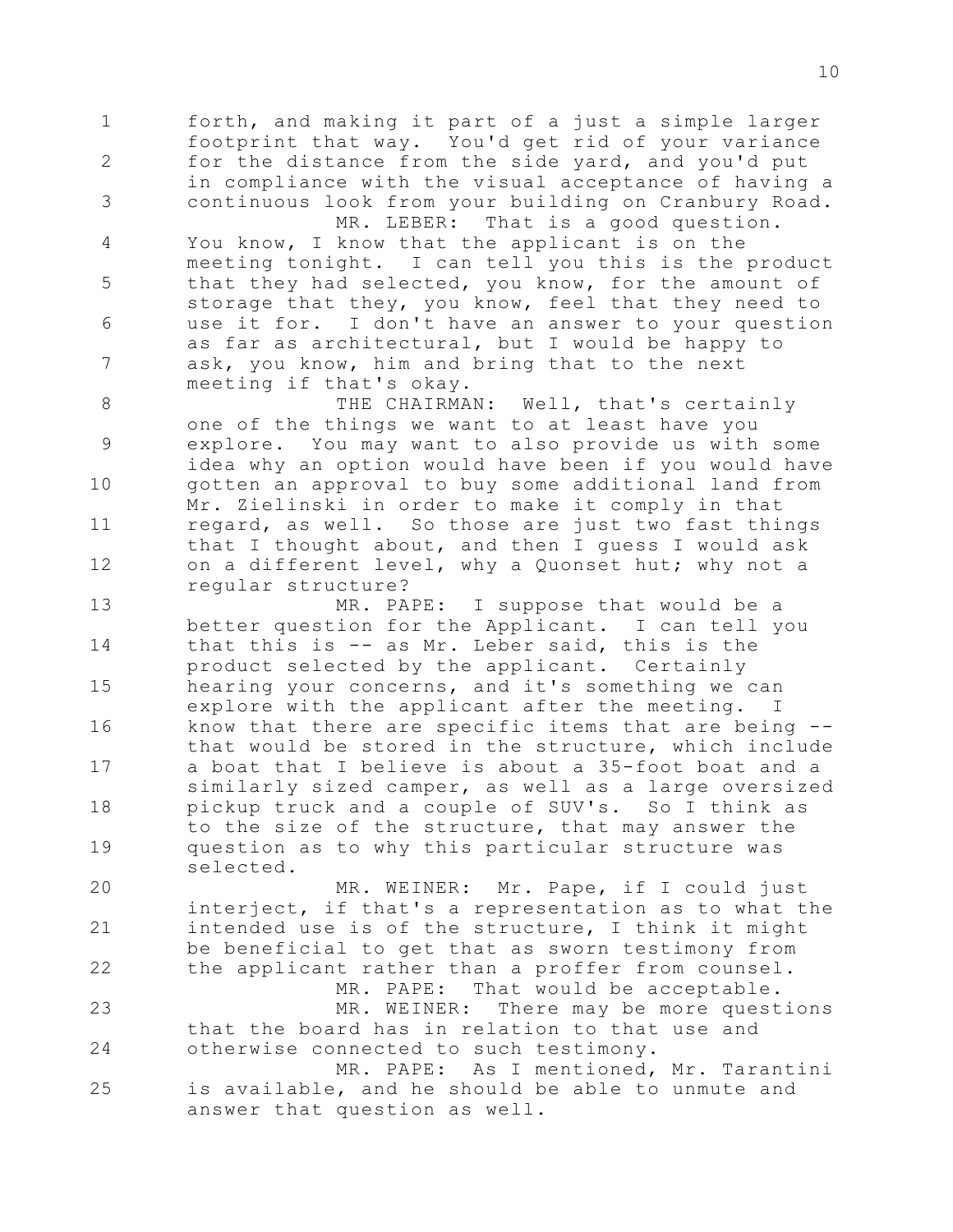1 2 3 4 5 6 7 8 9 10 11 12 13 14 15 16 17 18 19 20 21 22 23 24 25 Mr. Tarantini, could you -- THE CHAIRMAN: Well, we're going to have to swear him. MR. WEINER: We're going to need to swear him in. THE CHAIRMAN: Mr. Tarantini, if you're going to provide testimony for this application, I'm going to ask to have you sworn in; is that okay? MR. TARANTINI: It's okay. THE CHAIRMAN: Okay. Raise your right hand. Do you solemnly swear the testimony you're about to give this evening regarding the application before us is the truth, the whole truth, and nothing but the truth, so help you God? MR. TARANTINI: Yes. THE CHAIRMAN: Okay. State your name and address for the record. MR. TARANTINI: My name is Daniel Tarantini. My address is 1031 -- 69 Dunhams Corner Road. THE CHAIRMAN: What was that other address you just gave us? MR. TARANTINI: That's just another work (inaudible) before. THE CHAIRMAN: I can't hear your client, Mr. Pape. MR. PAPE: Mr. Tarantini, perhaps you can speak a little closer to the microphone. It's a little hard to hear you. MR. TARANTINI: Okay. My name is Daniel Tarantini. I'm living in 69 Dunhams Corner Road in East Brunswick, New Jersey. MR. PAPE: The question was looking - they're looking for your response as to the specific items that would be stored in the structure. Could you please identify what you intend to store in the structure. MR. WEINER: Mr. Pape, before Mr. Tarantini answers that, I just have a couple of quick questions to clarify. The applicant is P & A Group. Mr. Tarantini was introduced as the applicant. Can we just get some clarification as the relationship between, if any, between Mr. Tarantini and P & A Group, who is the named applicant on here. Kind of tidy that up first. MR. PAPE: Mr. Tarantini. MR. TARANTINI: I'm sorry? MR. PAPE: I was going to say, Mr. Tarantini is the managing member of P & A Group, LLC.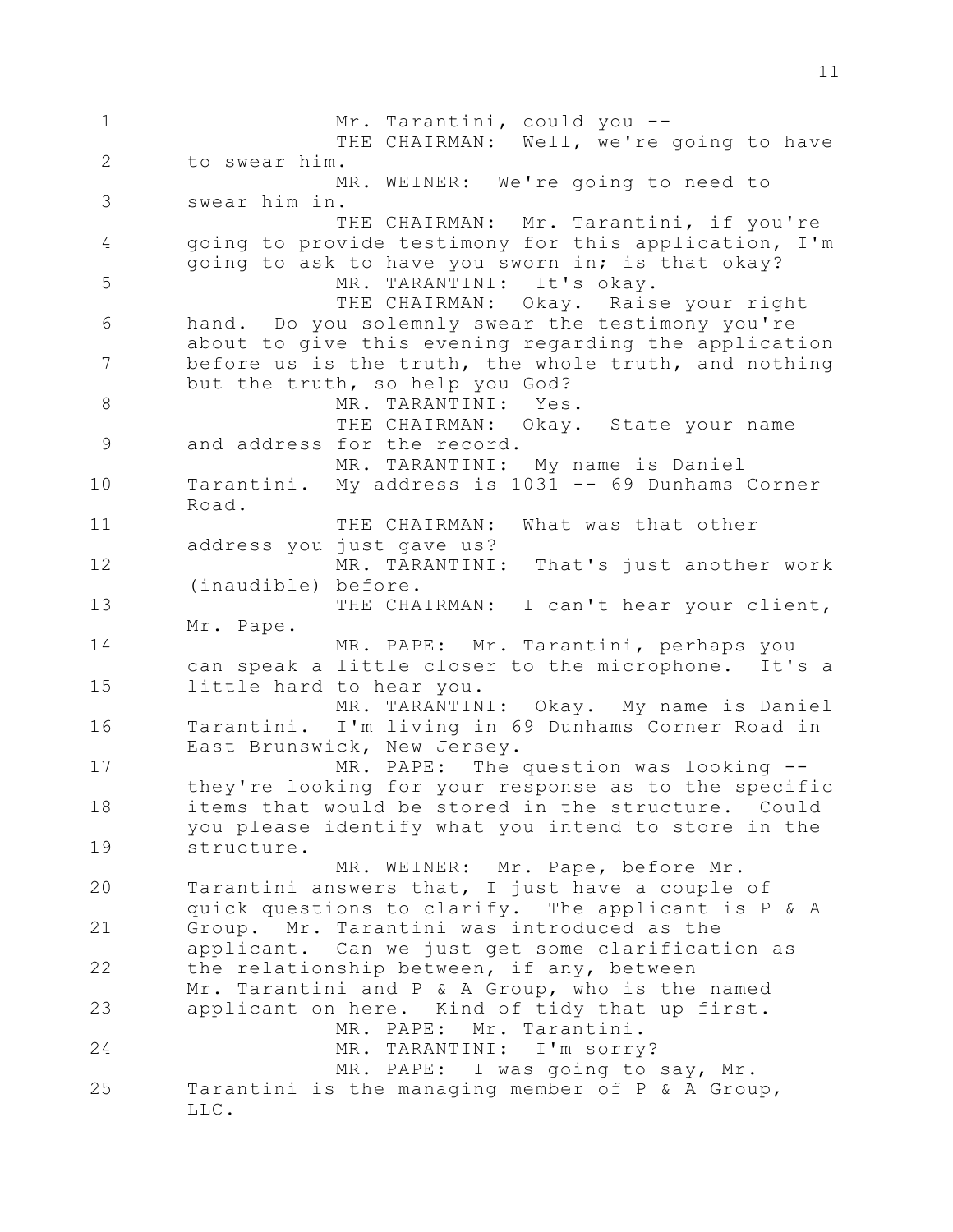1 2 3 4 5 6 7 8 9 10 11 12 13 14 15 16 17 18 19 20 21 22 23 24 25 MR. TARANTINI: Yes, correct. MR. WEINER: What is P & A Group's address? THE CHAIRMAN: They have an address someplace that's not this location -- MR. WEINER: Yeah. THE CHAIRMAN: -- 1031 Highway 18. So what is that? MR. PAPE: I look to you, Mr. Tarantini. Could you answer that question. MR. TARANTINI: Could you repeat the question. I'm sorry. THE CHAIRMAN: P & A Group is identified in some of the application materials as being 1031 Highway 18, Suite 1. You're here telling us that you are principal of that group -- MR. TARANTINI: Yes. THE CHAIRMAN: -- and live here. What is the relationship that you're part of this limited liability? How does this come about as being you coming before us when it's P & A Group, Limited. MR. TARANTINI: Well, I just put the property under P & A Group, and my office is there in 1031. MR. WEINER: Mr. Pape has said previously that you're the managing member of this limited liability company; is that correct? MR. TARANTINI: Yes, that's correct, yes. MR. WEINER: Thank you. THE CHAIRMAN: And you purchased this recently? MR. TARANTINI: I purchased the property some years ago. I just don't remember exactly, but maybe around 5 years ago, 4 or 5 years ago, yes. THE CHAIRMAN: Okay, and, Mr. Tarantini, where is the 35-foot boat and the 30-foot or whatever it was trailer right now? MR. TARANTINI: I got a 35 boat and the camper. I ask my friend just storage right now until I get -- until this meeting, you know. I need to store it in the property anyway, but I don't want to put it now because we have having a meeting. I don't want to put anything. I removed everything from the property. MR. GUREVICH: Can I ask, is this your primary resident, or is this a property that you're using just for storage purposes? MR. TARANTINI: No, actually I'm living there. This is my primary, yes, residence.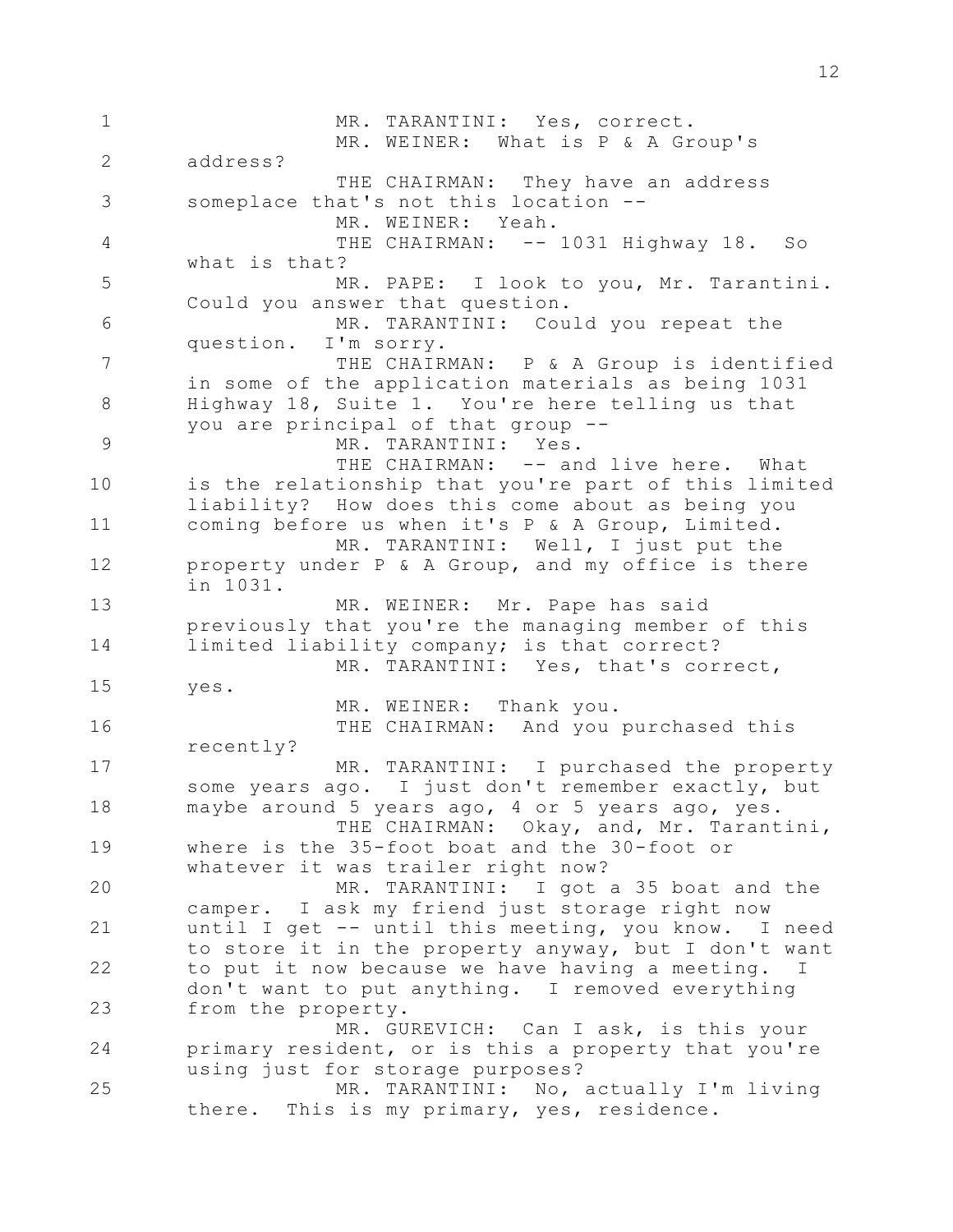1 2 3 4 5 6 7 8 9 10 11 12 13 14 15 16 17 18 19 20 21 22 23 24 25 MR. GUREVICH: Okay. And just a simple point of clarification. When I drove by the property, familiar with the area, I don't live that far away, there are two buildings over there. If I look at it from -- if I look at it I guess -- I'm trying to remember exactly -- from Cranbury Road side, is it the building -- we're talking about the building that's closest to the farm, correct? MR. TARANTINI: That's correct. MR. GUREVICH: The building to the left. MR. TARANTINI: Yes. MR. GUREVICH: Okay, so there's a smaller building at that point, and then there's a slightly -- with a space in between. Okay. MR. TARANTINI: Yes. THE CHAIRMAN: That's two separate lots, Leon. MR. GUREVICH: I understand. There was a comment that was made in terms of adding - familiar with just how that property looks, and I just wanted to visualize where we're thinking about that. Can I also ask just one other question. With the dwelling that you're planning to put up over here that's proposed to be put up, the house that is there, what is the height, the maximum height of that proposed building compared to that house? Because it's a single story house and it's quite -- MR. TARANTINI: Yes. MR. PAPE: Marc, do you have that information handy? MR. LEBER: Yeah, so the new structure is about 17 feet, 10 inches tall. The existing house -- I could give you an estimate just by looking at it. MR. GUREVICH: I mean, because if it's -- yeah. MR. LEBER: I'm going to guess that that house is about maybe also 17 feet. I mean, it looks like there's a half story above, you know, assuming the 8-foot-high ceiling, it's probably about 17 feet, as well, to the ridge. MR. GUREVICH: That's what I was trying to understand, because if it's an 8-foot, you know, like just 8-foot ceiling, 1 foot for -- what's it called -- space and then a 4-foot to 5-foot top, it seems like this structure would actually be above the roofline. Is that -- would that be a fair assumption?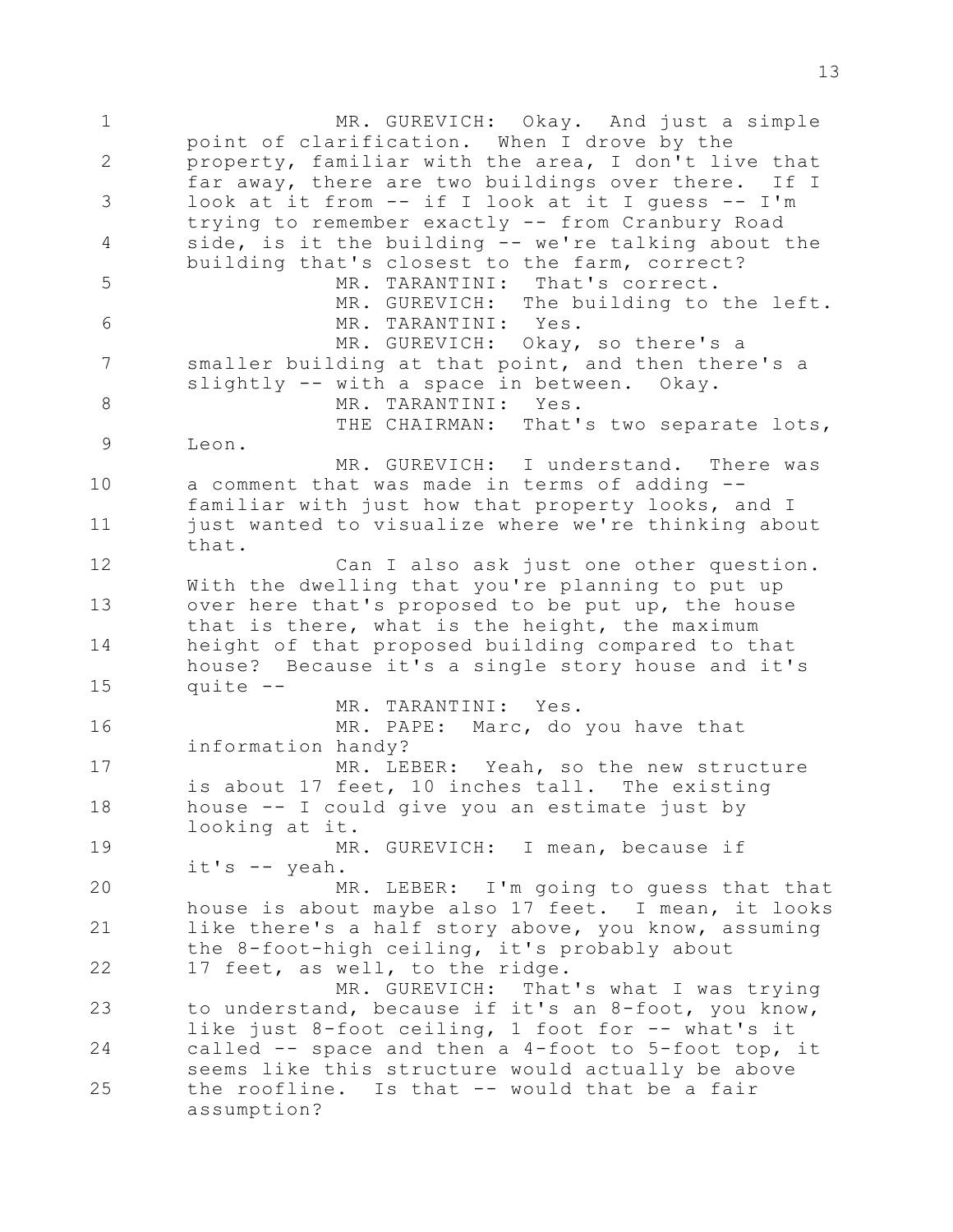1 2 3 4 5 6 7 8 9 10 11 12 13 14 15 16 17 18 19 20 21 22 23 24 25 MR. LEBER: It's going to be close. I mean, I unfortunately don't have the exact measurement for that house. MR. WEINER: Perhaps since the applicant intends on coming back for a second meeting, we can get that more refined and get a precise answer to that question. MR. LEBER: Yes. I'm just jotting it down right now. THE CHAIRMAN: So --MS. McGURK: Chairman, if I can just ask for the record, what is the mean height of the proposed structure? MR. LEBER: Well, I have that plan with me. I don't know if it was submitted. Colleen, was an architectural plan submitted? MS. McGURK: Yes. THE CHAIRMAN: Yeah, we have something, yes. MS. McGURK: I don't have my architectural scale with me, but I'm assuming it's 15 feet or less. MR. LEBER: So I'll show you what I have. MR. GUREVICH: It also sits on a footer that's above ground, and 17, 9 is the height. MR. LEBER: Right, so that's --MS. McGURK: I see that, yeah. MR. LEBER: -- to this point, obviously, but, you know, I guess the mean height is somewhere in this area here. MS. McGURK: We're going to need that so  $we$  --MR. LEBER: The top of the door. MS. McGURK: -- it's not exceeding. MR. LEBER: Okay. MS. McGURK: So a little over 14 feet plus the footing. MR. GUREVICH: But it seems also, Colleen, like to me that 17 foot, 9.375 is from the top of the footing, and the footing -- MS. McGURK: Right. MR. GUREVICH: -- I believe sits somewhat above the ground at -- above ground level. There's also an elevation slope to that ground so the footing might sit higher on one end than the other. That's why I'm trying to understand it relative to that house and whether or not it's, you know, it would extend above the top of the roof of the house in terms of scale.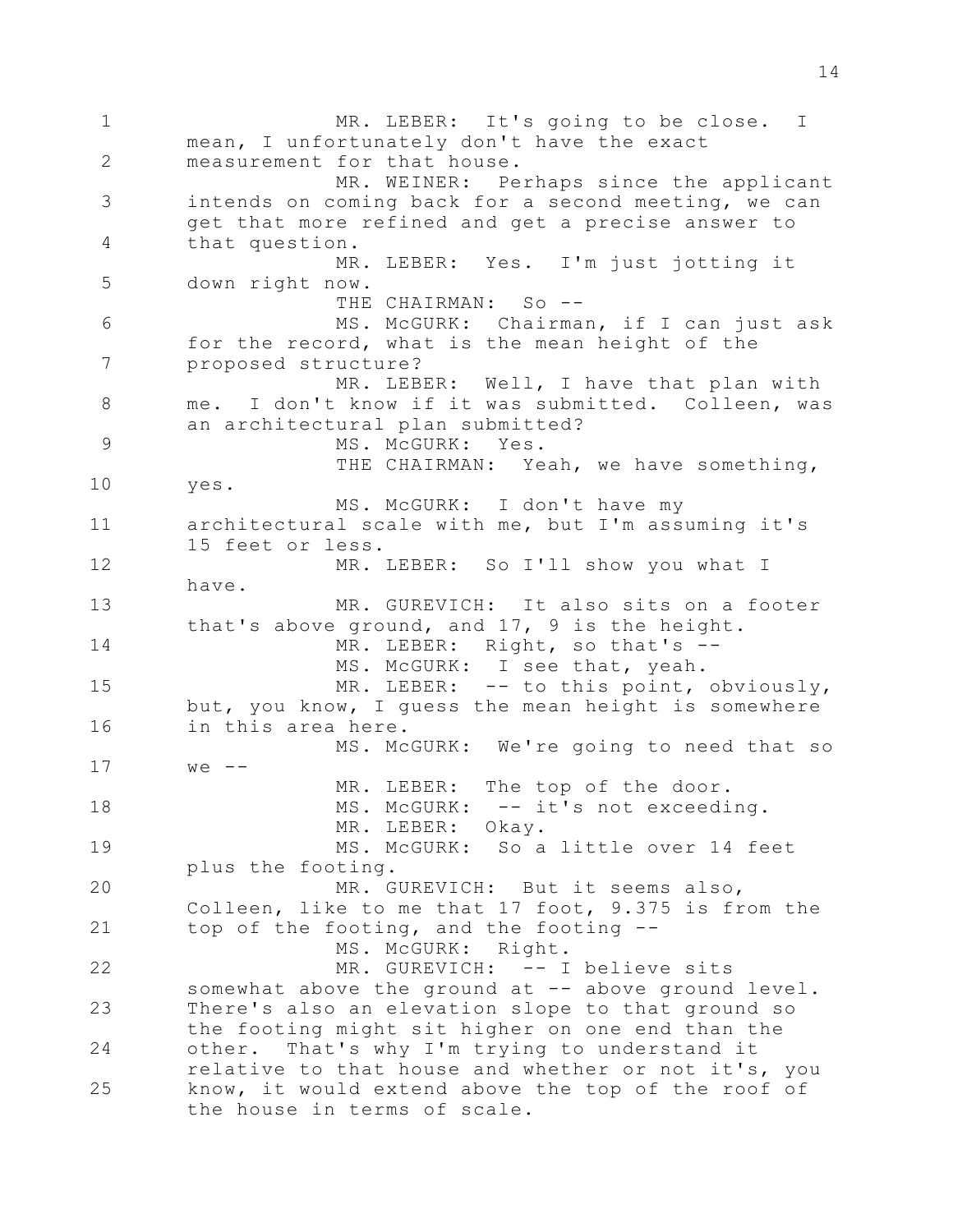1 2 3 4 5 6 7 8 9 10 11 12 13 14 15 16 17 18 19 20 21 22 23 24 25 MR. LEBER: Yeah, I'm going to get those measurements for you. THE CHAIRMAN: I have a few more. Let's get some clarification as to whether or not this applicant made an effort to expand the size of his property in order to be able to be within -- without having any variances for this, okay. So if we can get some clarification on validating or verifying whether or not there was any opportunity for him to acquire more land. Okay? MR. PAPE: Mr. Tarantini, I believe that's a question for you. Has there been -- have you explored the option of acquiring more land, as stated by the chairman? MR. TARANTINI: Well, I have no plan to do that, but -- THE CHAIRMAN: Well, certainly, it would be something that we would need to understand. You always have an option of having to reduce the potential for having variances if you can make your application be within, you know, within limits. So that would be -- MR. WEINER: Just to clarify, as of this time, the applicant -- Mr. Pape, we can get an affirmative or a negative from your client -- as of tonight, the applicant has not sought or inquired of the adjacent property owners of the possibility of making any type of acquisition of the -- of any portion of the adjacent land to minimize, attenuate, or eliminate all or some of the variances requested. MR. PAPE: I believe that is correct based on what Mr. Tarantini just stated, and we can certainly explore that between now and the next meeting. THE CHAIRMAN: Mr. Pape, also, while Mr. Tarantini does seem to have a significant number of additional vehicles that he wants to put here, the size of what he's asking to put is only relative to the amount of additional equipment he wants to bring here. I don't know whether or not the size of a structure should be the criteria based on how many things he wants to put in there. If he had two boats, could he then make a 3,000-square-foot Quonset hut. I mean, I'm just trying to get an understanding as to what the motivation is. This place is over double the size of the house on a - as far as a footprint is concerned. This is 1,800 square feet. The house without the deck is about 720 square feet. You know, the child has overwhelmed the father and mother. There may be

15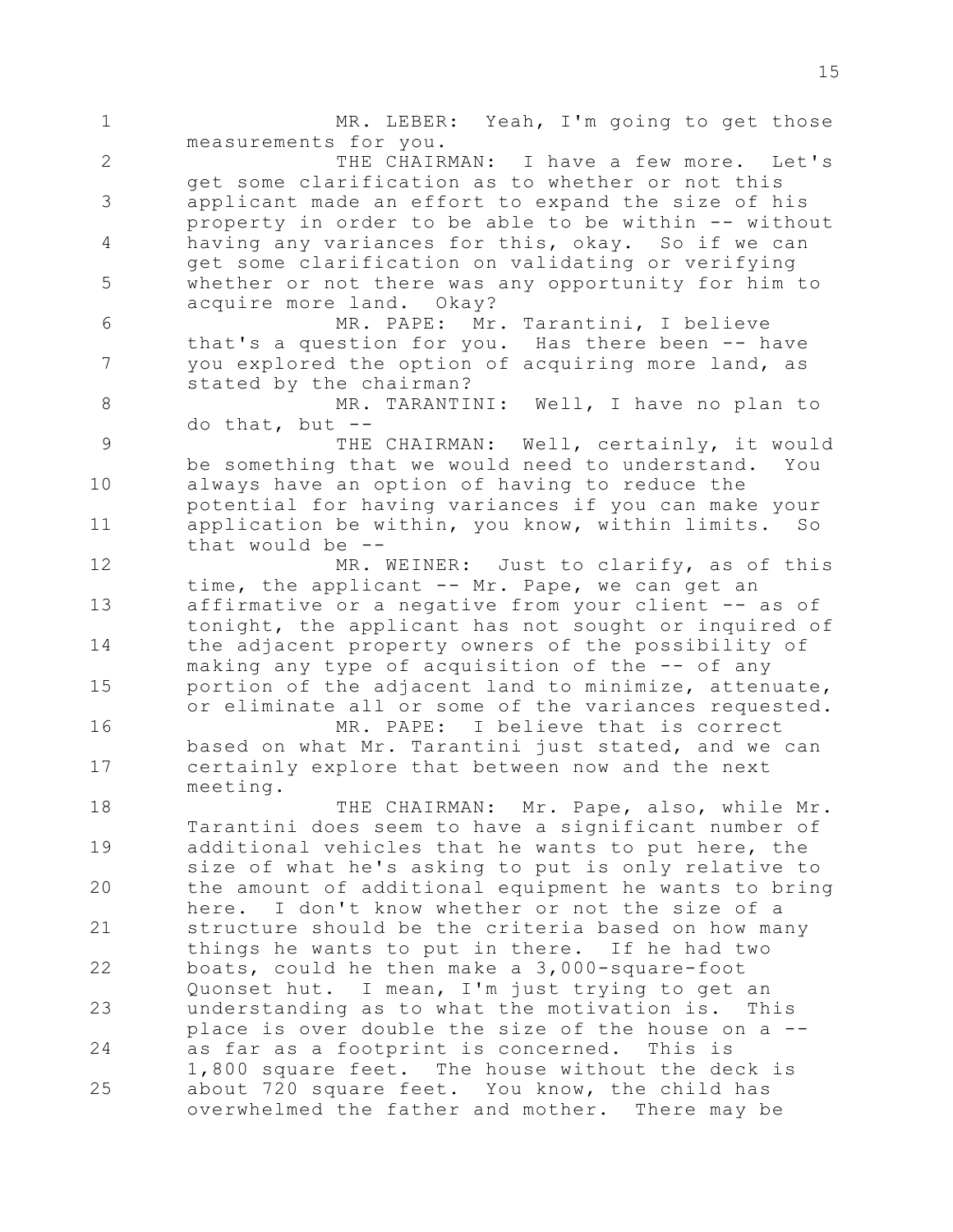1 2 3 4 5 6 7 8 9 10 11 12 13 14 15 16 17 18 19 20 21 22 23 24 25 some alternative way you can make that amenable as you look to come back. MR. PAPE: Again, duly noted. I hear the concern, and we can explore possible modifications between now and the next meeting. MR. WEINER: Mr. Pape, also, with regard to the nature of the vehicles, equipment, items that the applicant intends to store there, are these personal in nature or commercial in nature? MR. PAPE: They are not (inaudible) in nature. They are all personal. MR. GUREVICH: That was actually in line with -- I had a couple of questions, but that was one of the questions. In terms of the business, this is not storage for items related to the business of Mr. Tarantini. MR. PAPE: No, these are personal items. MR. WEINER: And, Mr. Pape, if we can clarify through your client, who is the owner of the property? Is it P & A Group, or is it Mr. Tarantini. MR. PAPE: Mr. Tarantini, could you confirm how the -- who has title to the property; is it P & A, you individually? MR. TARANTINI: Yes, this is -- I'm the managing member, and I'm the owner of the P & A Group. That's why I own the property. MR. PAPE: And is the property owned by P & A Group the entity? MR. TARANTINI: Yes. MR. PEPE: I have a question. Have you explored options that architecturally are more suited to the design in which that area, you know, utilization of that elevation is not used in that area at all. So there is, you know, gables and hips and different types roofs, and you're coming in with a totally different style of design into the area, introducing into an area that it's more of an industrial look. I've never seen this used in a residential. Have you explored maybe doing something that's more suitable, you know, architecturally and has a different elevation that's more suitable for the area? I don't know if I'm clear with that statement, but -- MR. PAPE: Before I turn that over to Mr. Tarantini, I'll just say that this is the product that he selected. If the board feels that it's not appropriate, certainly open to your input and suggestions as to what would be appropriate, but I'll pass that off to Mr. Tarantini if you'd like to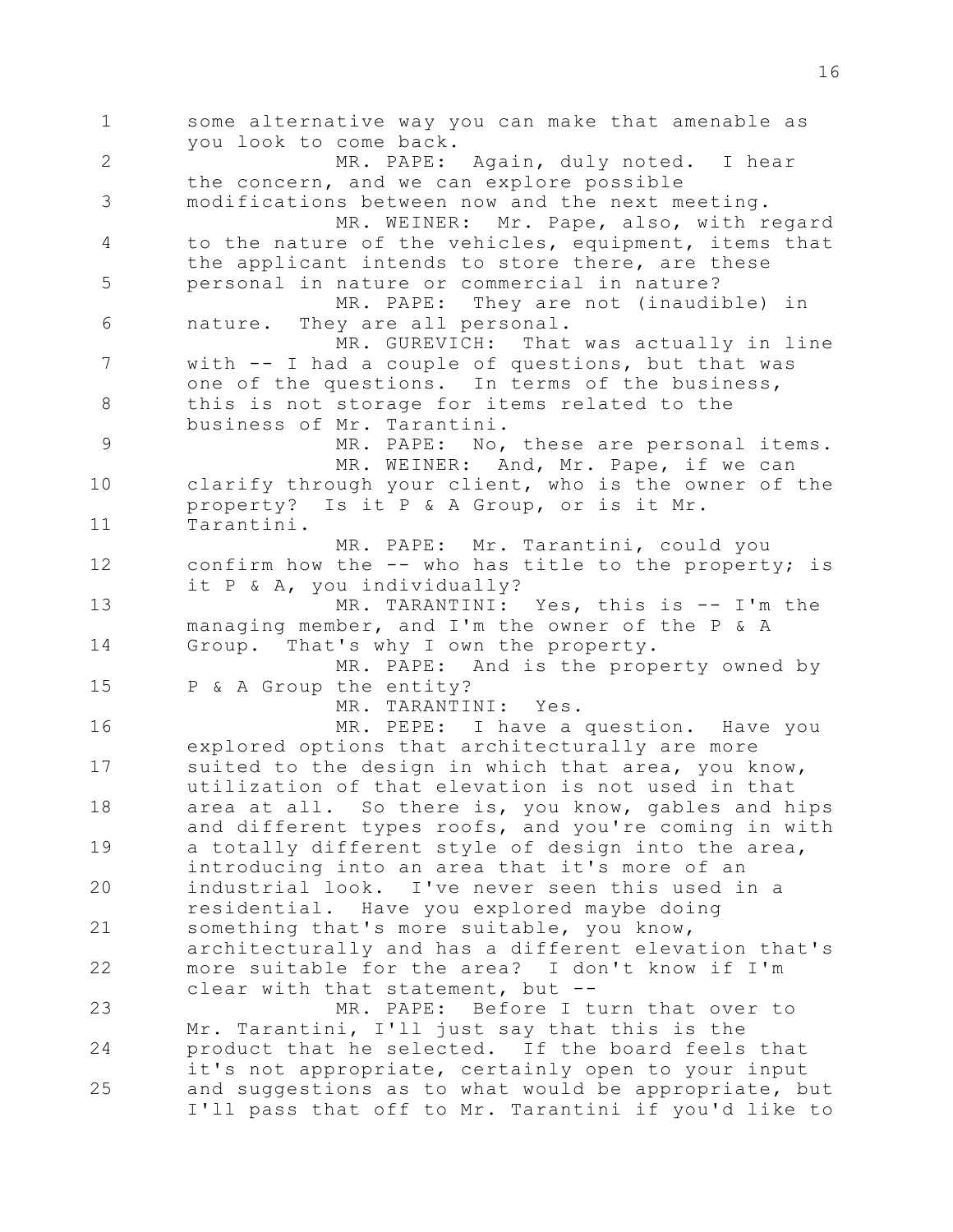1 2 3 4 5 6 7 8 9 10 11 12 13 14 15 16 17 18 19 20 21 22 23 24 25 have any -- or respond with any additional comments. MR. PEPE: Mr. Tarantini, what I'm asking is, from the street, in layman's terms, you have a look of the way that houses look, the roof styles, the way they look from the road, also known as an elevation in the construction industry. What you're proposing here does not look like the other structures in the area. So architecturally it doesn't fit in to what you have in the area. The look or what we refer to in construction as elevation does not fit into that area. Have you explored maybe looking at a product that would look more suitable in a residential area and less industrial? MR. TARANTINI: Well, the question is, you know, is not a structure really is for (inaudible) I have a large boat, 35 feet. My camper is 36 feet. My 3,500 the big boat going to be fit inside and a good size. There is not exactly the architectural is having like a (inaudible) house. It's an efficient building, you know, for snow, and that's one other reason I choose those buildings. MR. PEPE: Okay. Okay. THE CHAIRMAN: Okay. MR. GUREVICH: Can I also ask just a couple of brief questions. I'm assuming that this is a powered building. Will there be any other utilities? Can we assume that there's electricity in the building? MR. TARANTINI: No -- THE CHAIRMAN: I think there was testimony that they were going to have electricity but nothing else, no water, no plumbing, nothing else. MR. TARANTINI: No. MR. GUREVICH: Okay. MR. WEINER: Can we possibly get some testimony from Mr. Leber I guess as to how the electricity is going to be run. Is that above ground, below ground? Can you explain that? If it's indicated on the plans, perhaps show that, highlight that to the board. MR. LEBER: Yeah, the electricity would originate from the house, and it would go underground into this building where there would probably be like a small subpanel, you know, to control whatever lights are in there and perhaps if the door was motorized, something like that. MR. WEINER: And with regard to lights, is there any proposed lighting in connection with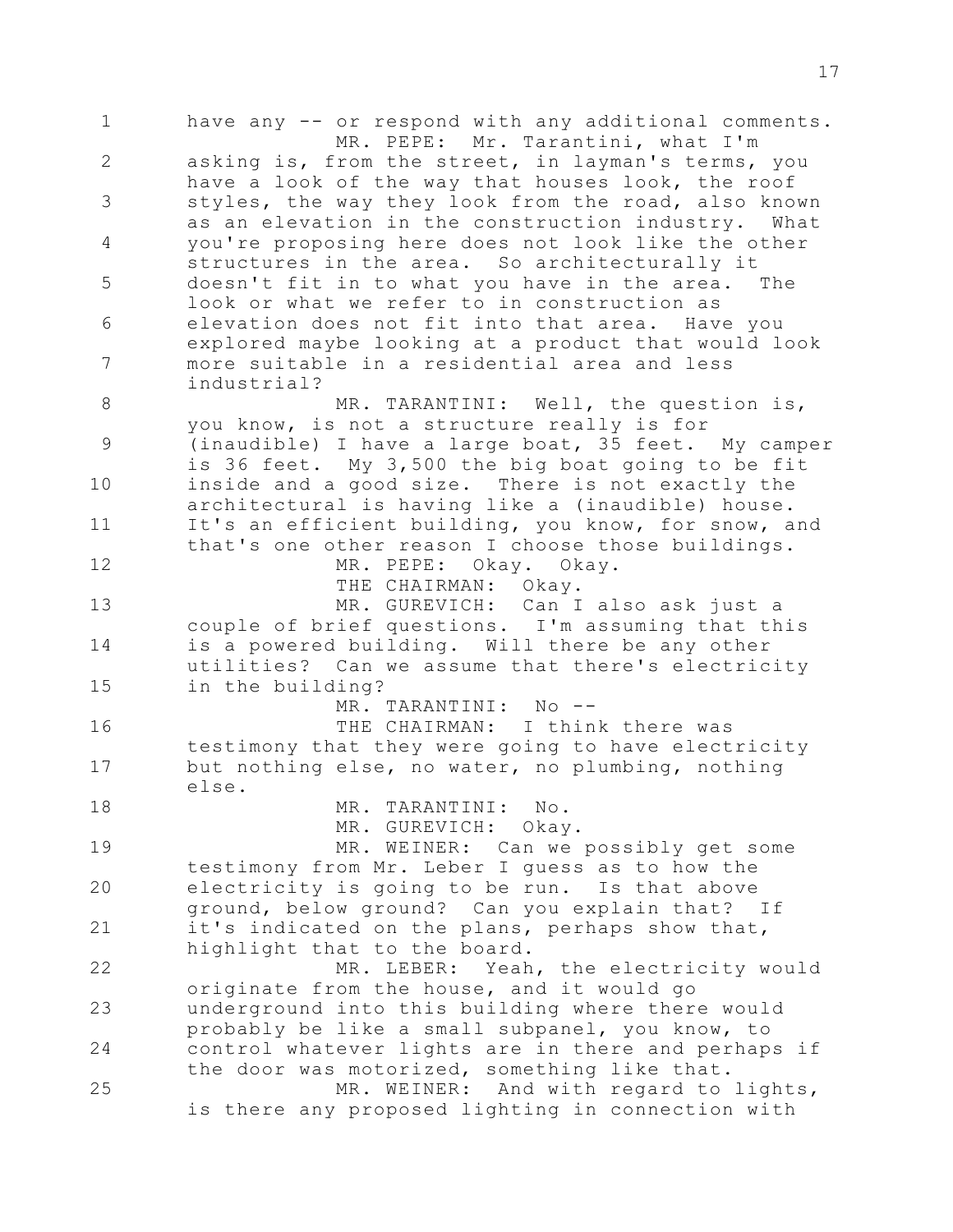1 2 3 4 5 6 7 8 9 10 11 12 13 14 15 16 17 18 19 20 21 22 23 24 25 this new structure, attached to it, around it, addition anywhere on the property?<br>MR. LEBER: It's a goo It's a good question. Imagine there might be a light above the door, but it's not shown on that architect's plan so I'll have to look at that. MR. GUREVICH: That was going down the path, as well, but there's never ever -- there's not an option in terms of utilizing this building other than for storage; is that correct? MR. PAPE: It would be for storage only. MR. GUREVICH: Okay. And the other question I had is, at the moment, the driveway coming in and the -- is a gravel driveway that's, you know, it's not defined by any sort of boundaries or edging or anything like that. When you're in the plan, it makes it looks like there's the potential to actually excavate or to do some sort of development of that driveway. Is it a plan to actually create a defined driveway space? Will it remain as a gravel driveway or be elevated and something other than what it is today? MR. LEBER: No, they just want to extend the gravel when you come down the driveway walk to the right side so that there is an approach to the overhead door. MR. GUREVICH: So basically just adding additional gravel to the grass area over there and that's it. MR. LEBER: Yeah, I mean, the pavement that's there is just really an apron at the entrance. MR. GUREVICH: Right. MR. LEBER: And then, you know, the rest of it is just gravel. MR. GUREVICH: I know. I drove by. MR. WEINER: Mr. Pape, I had another question, as well. Earlier there was some colloquy about the staff recommendation about merging the two lots, which you had indicated the applicant was not opposed to, and we're getting way ahead of ourselves because there's a lot of testimony still to come, as you've indicated, at another meeting, but should it come to that, would the applicant be opposed to an actual consolidation deed as opposed to just relying on the doctrine of merger? MR. PAPE: I would have to confirm with Mr. Tarantini, but I believe the answer is that there would be no objection to that. MR. WEINER: Thank you.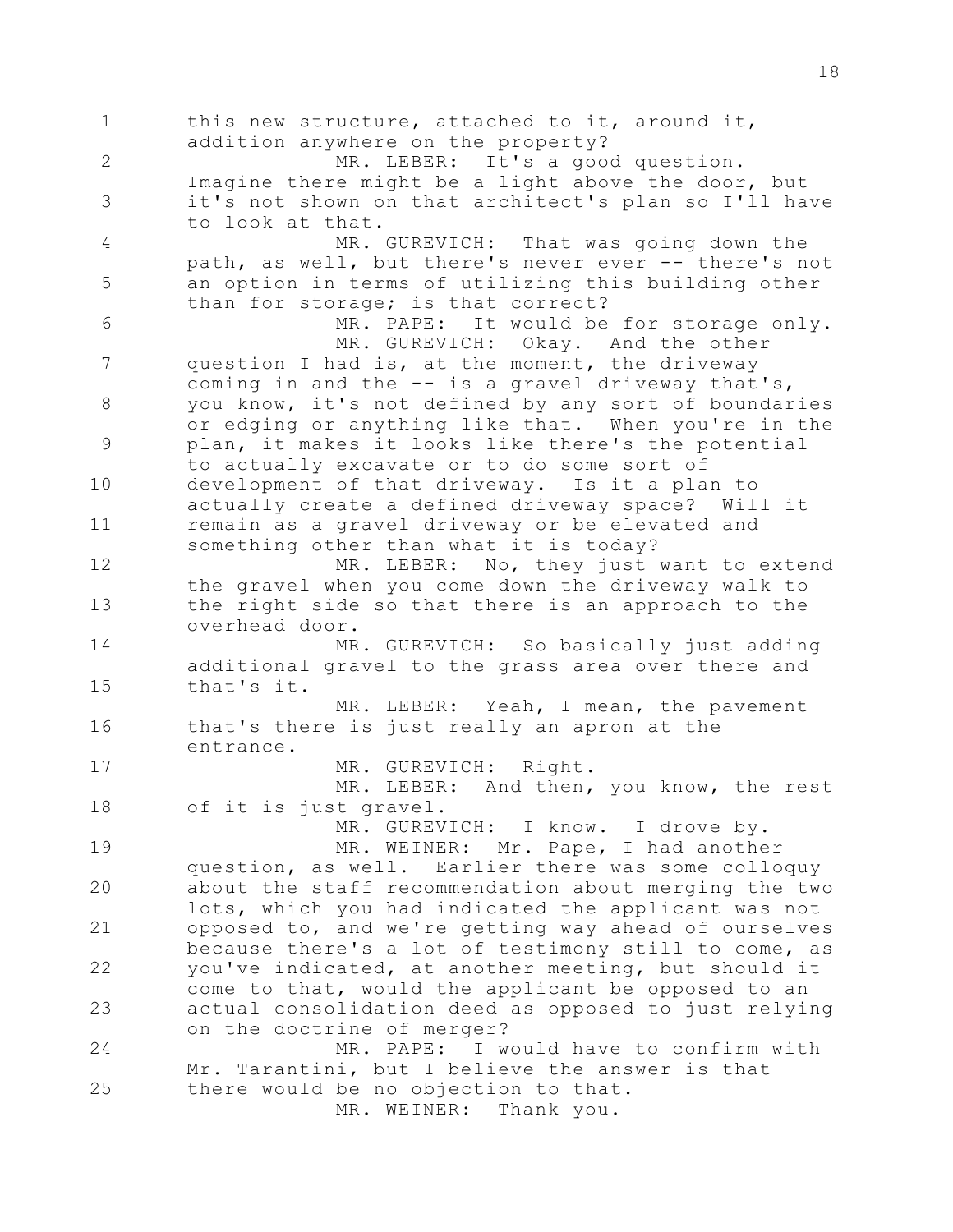1 2 3 4 5 6 7 8 9 10 11 12 13 14 15 16 17 18 19 20 21 22 23 24 25 THE CHAIRMAN: Mr. Pape, it may make things a little easier for you if you're going to move the structure close to -- next to the house. MR. PAPE: Duly noted. I'm assuming you mean to eliminate the side yard variance? THE CHAIRMAN: Well, it certainly would, but also it might make it architecturally more pleasing to have it in some way merge in visuals, as Mr. Pepe was saying, with the existing house rather than having something that looked like the Army came in and put it in for 10 minutes as a World War II event. MR. PAPE: Understood. And as I said at the outset, obviously, we do need to return to another meeting with Miss Coffin, our planner, and we are very appreciative of all the comments and input we're getting from the board, so we thank you, and if there's more, we would be pleased to hear it. THE CHAIRMAN: Okay. Let's -- Mr. Pape, we have testimony from Mr. Leber, and we have your applicant, and you obviously have to come back anyway with your planner, and maybe some of the suggestions that you've heard this evening will be incorporated in whatever it is you present to us when we have you back again, but before  $-$  I'm going to ask if the board has any other specific questions. Otherwise, I would ask if we have anybody calling in. MR. KIPP: Steve, I have a comment, Keith Kipp. THE CHAIRMAN: Yes, Keith. MR. KIPP: Marc, real quick, the fence you're showing along the southerly side of the property, what material and what style of fence is that going to be? MR. LEBER: Well, actually, that was -that was going to be the existing fence that was out there to be relocated. For some reason, the fence that I guess follows the farm had meandered onto this property at some time. Now, since this survey was done, that fence was taken down. In other words, when the survey was done, the fence was there, but if you go by today, the fence is gone. And that was just a wire fence, you know, with posts. MR. KIPP: All right, so is the applicant planning on putting a fence, because the plan shows a fence. MR. LEBER: Yeah, we would like to put a fence, you know, just to really monument where that

19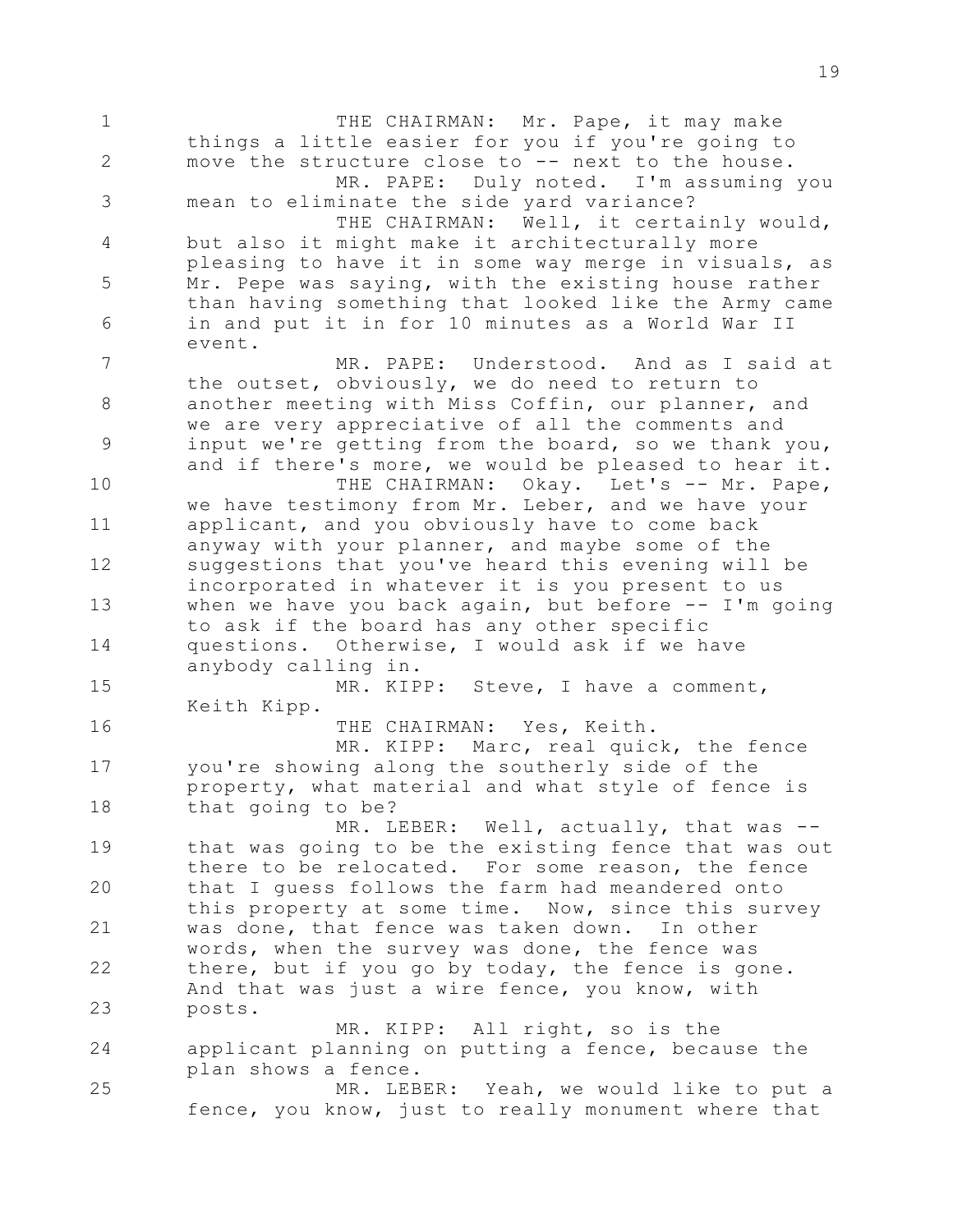1 2 3 4 5 6 7 8 9 10 11 12 13 14 15 16 17 18 19 20 21 22 23 24 25 property line is, in fact, and it doesn't necessarily have to be a solid fence. I know, you know, perhaps people are used to looking across the farm field, you know, through the wire fence that was there. Maybe this could be a post and rail fence, which I think would be fine. THE CHAIRMAN: Well, could you -- in your next meeting, could you get that clarified for both the board and for Mr. Kipp. MR. LEBER: Sure. MR. KIPP: Thanks, Marc. MS. McGURK: Chairman. THE CHAIRMAN: Yes. Yes, Colleen. Sorry. MS. McGURK: I had a comment -- that's okay. I had a comment about the gravel driveway that's proposed because there is concern if anything were to be parked on there that there could be leakage into the soil. So if this were to be approved with the gravel driveway, I would not want anything being parked on that; it would just be for access to the proposed structure. Be a little hard to enforce, but I would recommend that as a condition. THE CHAIRMAN: So noted. MS. McGURK: Or obviously pave it. MR. LEBER: Okay. THE CHAIRMAN: And once we determine the final size of the actual structure, then we can have that discussion, as well. MS. McGURK: Exactly. MR. GUREVICH: I don't know exactly how this might even be enforced or whatever, but -- and again, I'll mention it just as a point of concern. This is a sizable building. I don't know the business that Mr. Tarantini is in. I see, you know, blueprints or something in the background over there. So I'm making an assumption of maybe potentially in some construction field. But I guess is there anything that we could state in terms of the use of this property for, you know, either non-personally used devices like the boat and the car that we've just heard versus equipment and other things like that. I think that is one of the things that I would be concerned about just for the land use and the use of that property with a building that, as was mentioned several times, is twice the size of the home that's there even if we were not to consider other things, aesthetics and other things that are coming in. It just seems like a very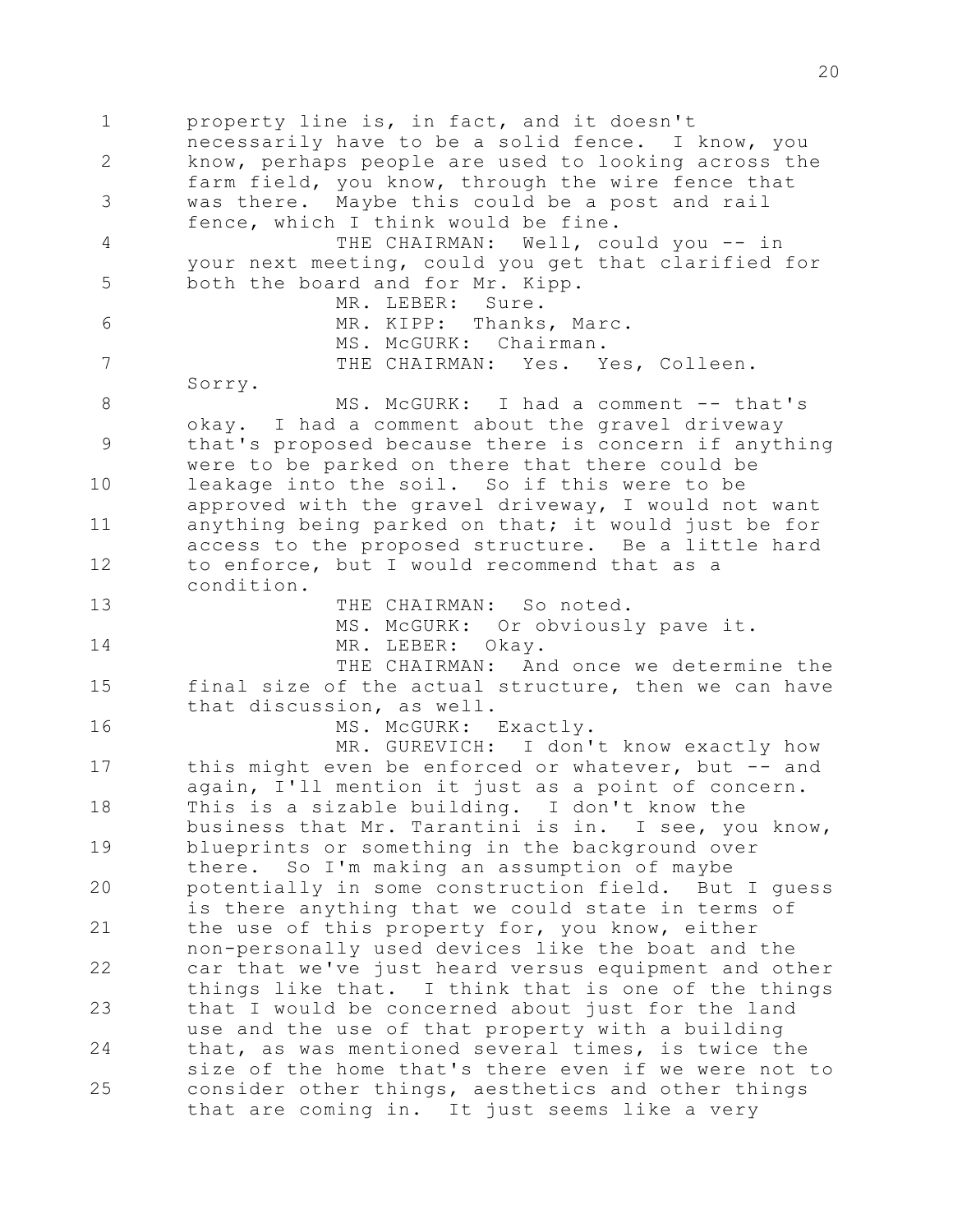1 2 3 4 5 6 7 8 9 10 11 12 13 14 15 16 17 18 19 20 21 22 23 24 25 industrial application for the area, and seems to me that it's potentially intended for uses other than for personal use. MR. WEINER: If I can interject first --MR. GUREVICH: Please. MR. WEINER: -- just for the board's edification, the property is zoned in the OP zone, which is an office professional zone. MR. GUREVICH: Okay. MR. WEINER: So any use that the applicant would propose or intend to use it as would have to call within what the OP zone permits; otherwise, they would have to come back before this board for a use variance to allow for such non-permitted use. We did ask earlier in the testimony was that there was to store items of a personal nature and not commercial property, so - but beyond that, if you would also be, as you said, an enforcement issue, which is not really the purview of the board in considering the applications, we have to consider that the application being proposed is -- it's going to be used for what is represented. Obviously, not this applicant, but if any applicant decided after an approval was granted to use the property for a different use that's not permitted under the ordinance, they would be subject to violation if that was noted by the enforcement wing of the municipality. THE CHAIRMAN: So that shouldn't be something we would have as a --MR. WEINER: Exactly, yeah. THE CHAIRMAN: As a re -- as something we put into any resolution. MR. WEINER: Have to comply with the zone and what the use is, so it doesn't have to go into the resolution. They have to comply with the zoning ordinance. THE CHAIRMAN: Okay. MR. GUREVICH: I raise that more as a, you know, just simply by the fact that that building exists in the area sort of opens the potential door to that type of application and use, especially given the property structure. That's a consideration I think is worth discussing. MR. WEINER: The applicant has represented that this is only for storage and it's not intended to be used in any residential -- MR. GUREVICH: Understand that. MR. WEINER: -- capacity. That is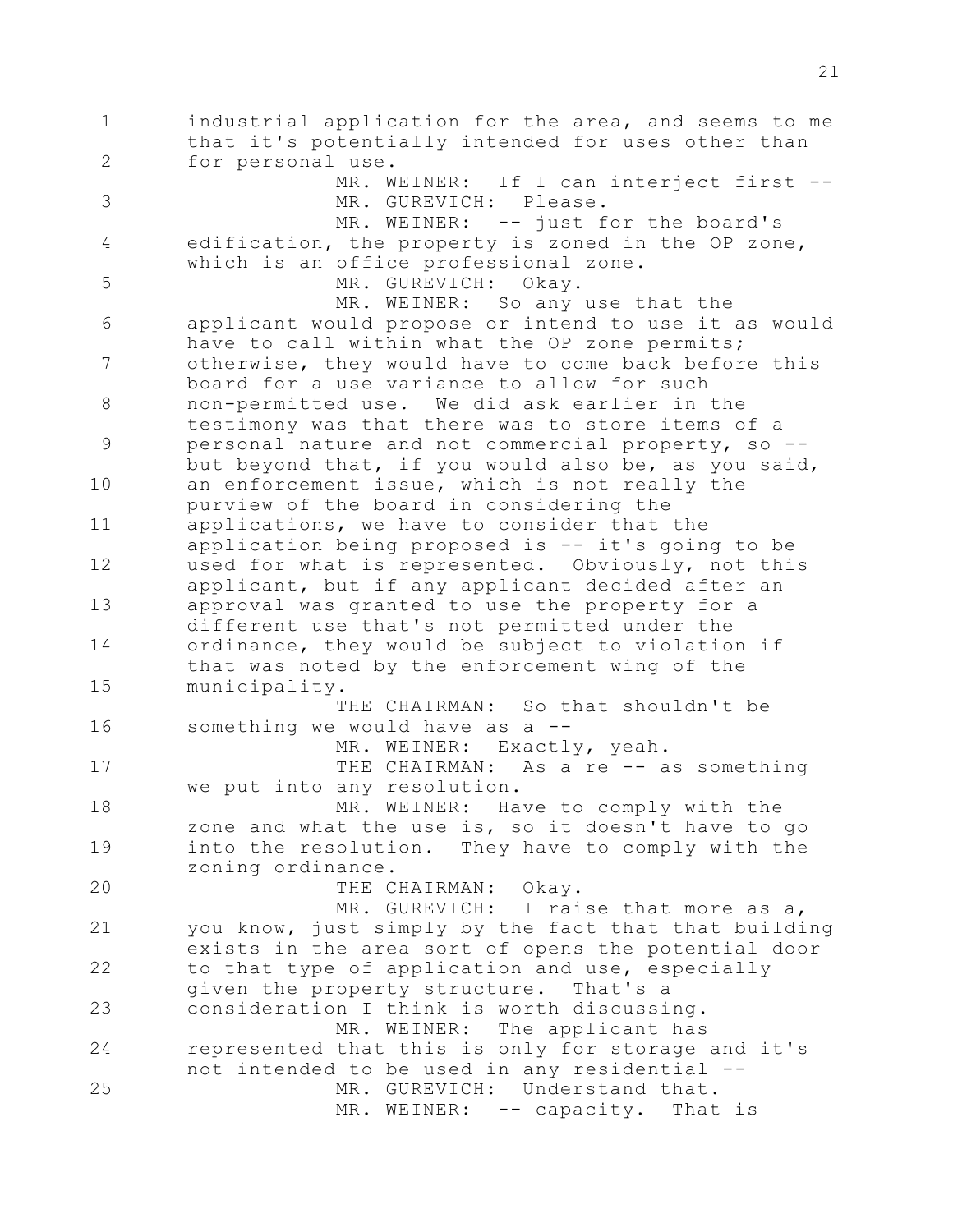1 2 3 4 5 6 7 8 9 10 11 12 13 14 15 16 17 18 19 20 21 22 23 24 25 attorney that should the board ultimately consider this application could be a condition to state that because such a condition would prevent the applicant from coming back and revisiting the board again to say now we want to use it for something else because they've already agreed to that as a condition of the structure being approved if it were so approved. THE CHAIRMAN: Okay. Well, that -- so noted, Jay. Put that -- you know, if we get to that point, then I think that's important to be added. MR. WEINER: And, Colleen, I don't know if you have anything from a planning perspective that you may want to add for the board on that in addition to what I said. If so, please jump in. MS. McGURK: I'm going to reserve most of my comments until after the planning testimony is presented, but, yeah, as a condition if this were to be approved that the only things that can be stored in the accessory structure would be residential in nature, nothing commercial. Thank you. THE CHAIRMAN: Okay. Aaron, is there anybody from the public that would like to speak? Not hearing you. MS. McGURK: On mute. THE CHAIRMAN: Aaron. MR. KIPP: Aaron, you have to unmute. MR. BLESSING: Sorry. I lost the function. Shall we go into public portion then? THE CHAIRMAN: Yes, please. MR. BLESSING: Very good. We do have some members of the public who are joining us. For the remainder, I will remind you that to address the board, you have to use the Raise Your Hand function and we will promote you to panelist so you may freely speak and address the board and the applicant. Mr. Chair, I do have one hand raised already. THE CHAIRMAN: Okay. MR. BLESSING: Naturally, I'll leave to you to take the name and swear them in. It comes up under Zielinski, but I will promote them now. THE CHAIRMAN: Okay. There you go. Okay. Can we have a confirmation. We're talking to Mr. and Mrs. Zielinski. You need to unmute yourself. MR. ZIELINSKI: Yes, Robert Zielinski. THE CHAIRMAN: Okay, Robert, I'm going to ask you to raise your right hand and tell - swear that the testimony you're about to give this evening regarding the application before us is the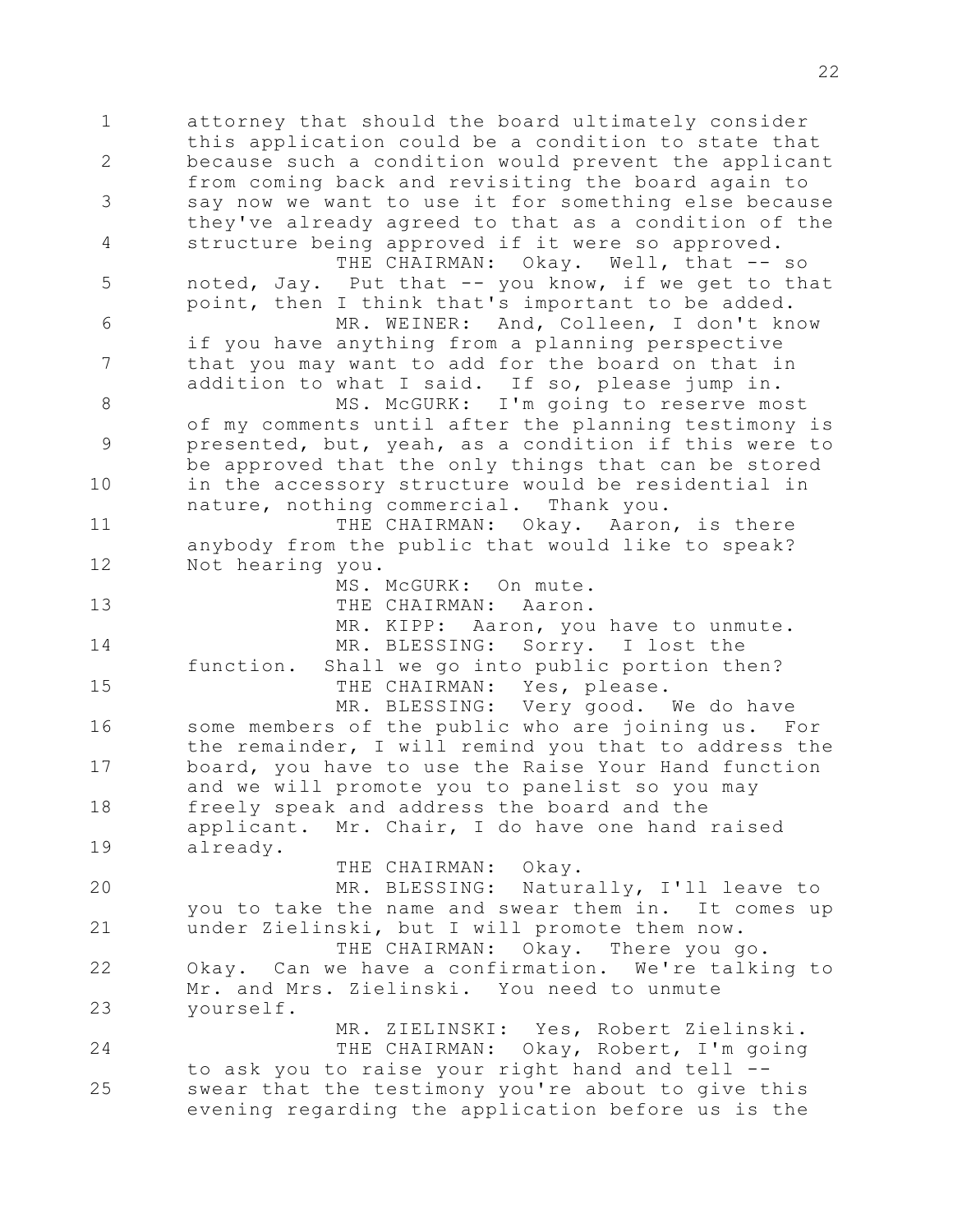1 2 3 4 5 6 7 8 9 10 11 12 13 14 15 16 17 18 19 20 21 22 23 24 25 truth, the whole truth, and nothing but the truth, so help you God. MR. ZIELINSKI: It is. THE CHAIRMAN: Okay, and then state your name and address and spell your last name for the record. MR. ZIELINSKI: Robert Zielinski, Z-i-e-l-i-n-s-k-i. I live at 13 Terry Lane, East Brunswick, New Jersey, and I'm here. My parents own the farm, as well as I do, at adjacent this property. THE CHAIRMAN: Okay. Thank you. MR. ZIELINSKI: You're welcome. So the couple questions that we had, and I don't know if they can be answered tonight. The first question is the rain runoff and the ground capability of percing the rain runoff off this building since it's a Quonset style building that doesn't have a gutter system. That's one concern that, you know, us as a family collectively have. The second one -- yeah, the second one would be the -- we're glad to see that there's some sort of arborvitaes planted to kind of shield and that they addressed this, but the initial height of these arborvitaes when they're planted. I don't know, it's a little unclear, and how tall would they be getting to shield a structure this size. You know, something along 10 to 12 foot when they're planted would, you know, be appropriate. Also, I think you guys hit it also with the style of building, the architectural style of the building. And then lastly is the setback of the 10 feet off the property line, you know, reducing the size of the building or moving the building closer to his structure, if that could be addressed, as well. THE CHAIRMAN: The applicant has recognized that he's going to be coming back, and Mr. Pape has been taking notes regarding the concerns of the board and you as the next door neighbor. He will also add that in, and hopefully, when they come back, they'll be doing something that will satisfy both your concerns and the board's concerns. MR. ZIELINSKI: Okay. And it's hard to see. I know you discussed also about the fence. Would the fence go from Cranbury Road to Dunhams Corner Road if there is a proposed fence? THE CHAIRMAN: I'm not going to speak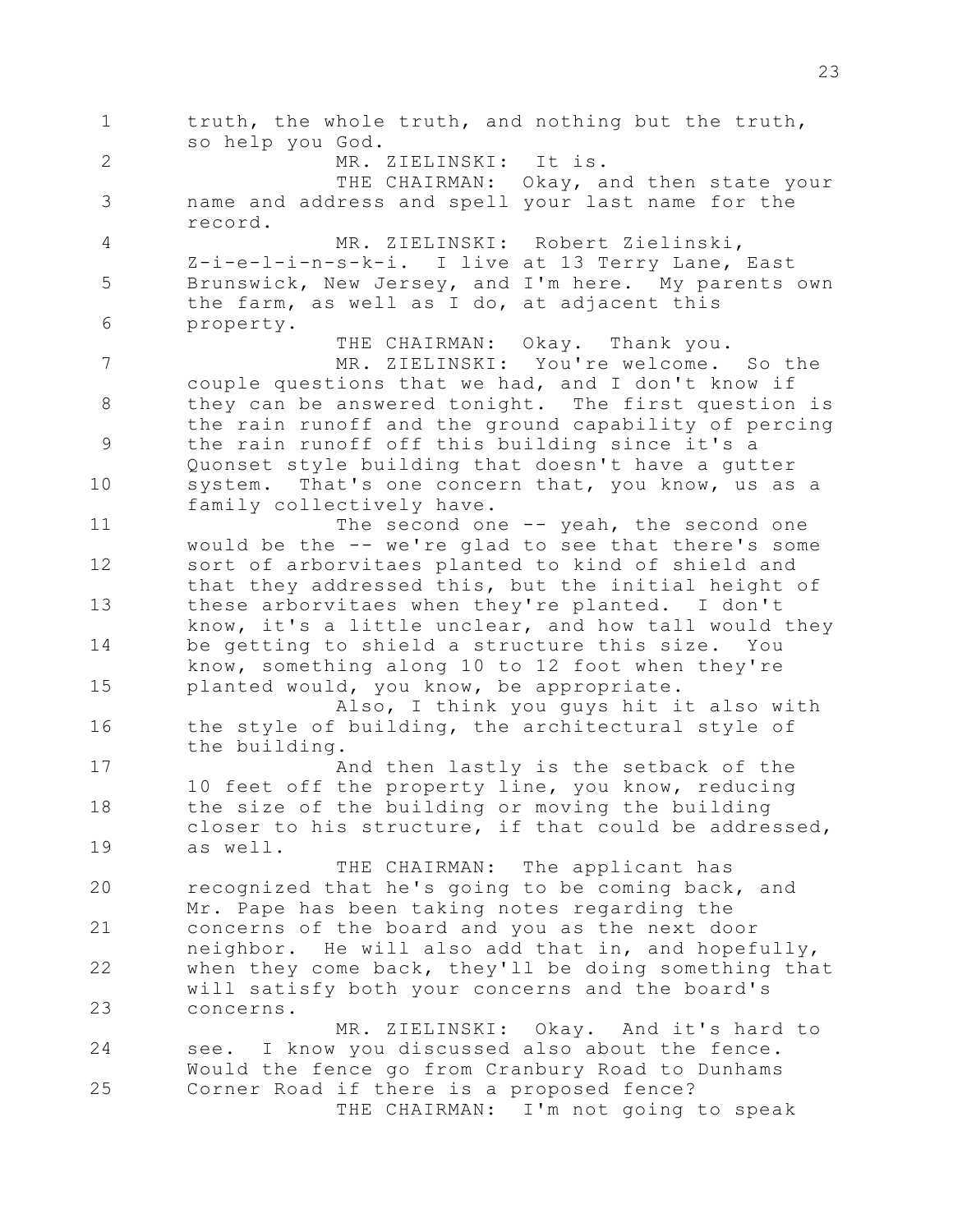1 2 3 4 5 6 7 8 9 10 11 12 13 14 15 16 17 18 19 20 21 22 23 24 25 for the applicant, but I think that they just heard that and they'll make -- and hopefully they'll listen to what has been said and make their decisions. MR. ZIELINSKI: Okay. Thank you. THE CHAIRMAN: Any other questions, Mr. Zielinski? MR. ZIELINSKI: No, that's it for now. THE CHAIRMAN: Okay. If you stay on, you will be able to find out when we will be having this application back again so you'll know when you can, you know, join the application again. MR. ZIELINSKI: Thank you. THE CHAIRMAN: Okay. Aaron, anybody else? MR. BLESSING: There are other attendees, but they're not indicating that they wish to address the board. As a reminder, if you don't have the function visible to raise your hand, you could also enter it in by keying Alt Y if you're using windows or Option Y if you're using Mac. But to address the board, please raise your hand so we may promote you to panelist. No change, Chairman. THE CHAIRMAN: No change. Okay. So we  $--$  we're going to  $--$  I'm not going to officially close the public portion yet, Aaron, because somebody may find the way that they can't get to us that they want to, and that happens, then I'll leave it. So I'm not going to close the public portion. I think we're just going to go back in and have the conversation with Mr. Pape, and then maybe in 2 or 3 more minutes we'll close the public portion. MR. BLESSING: Very good. THE CHAIRMAN: Okay. So, Mr. Pape, you've heard from the public. You've heard from the board and from our professionals. You've got a significant number of take-home items -- I'll call it homework -- that you need to work through with regard to this application and your client. Do you have any other questions of the board? MR. PAPE: No other questions. I have lots of notes. I again appreciate all the comments from the board members and the public. Definitely will regroup between now and the next meeting, and I suppose before this meeting concludes, I would ask if we could be carried without the requirement for renoticing, and I would ask if you know if the next meeting will be virtual or in-person, a date. That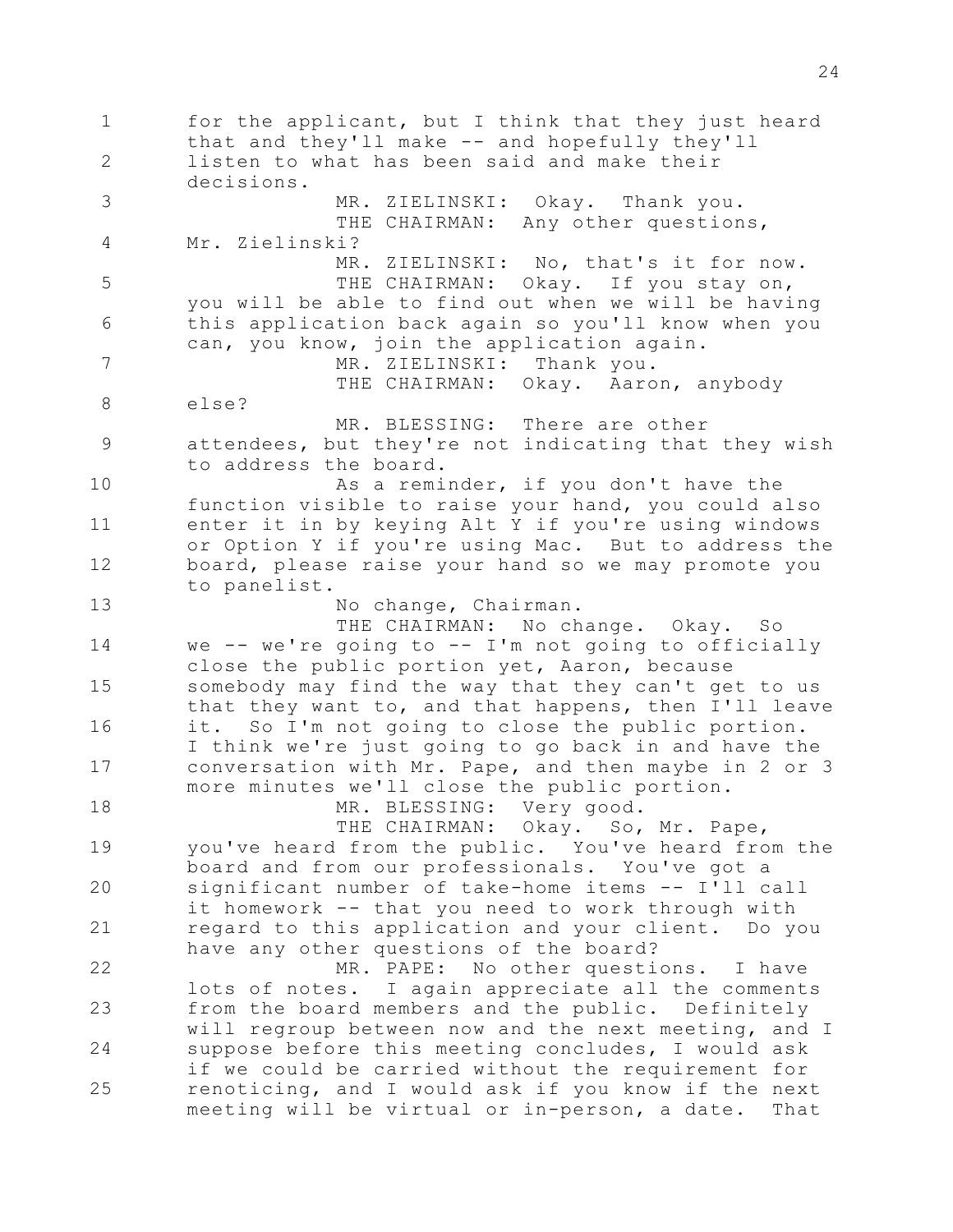1 2 3 4 5 6 7 8 9 10 11 12 13 14 15 16 17 18 19 20 21 22 23 24 25 information would be great. THE CHAIRMAN: Okay. That's -- first of all, unless you go beyond your notice date, you do not have to renotice, and I will make that statement at the end -- before we get to the end of the meeting that there's no additional notice required. MR. WEINER: As long as we can agree upon a notice -- new date today so it can be announced, as the chair has indicated, as well as if it's going to go beyond the mandatory date, then you will need to represent an extension will be executed by the applicant, and then based on that representation, obviously follow up and submit that to our staff, and then there would be no further notice. An announcement would be made tonight. If we can't or if there is no definitive meeting agreed to tonight, then there would be a renotice requirement because there would be no way to alert the members of the public tonight as to when the next meeting will be. So before we leave, we'll discuss that with Mr. Blessing and we'll see if we can come up with a new date. MR. PAPE: Got it. Thank you for clarification. THE CHAIRMAN: Aaron, anything ? MR. BLESSING: As far as our future dates? THE CHAIRMAN: No, no, no, as far as the public. MR. BLESSING: Oh, very good. No, no raised hands to address the board. THE CHAIRMAN: Okay, then I will officially then close the public portion at this point. So the applicant will be coming back. I guess if we can, we can decide on a date for that, Mr. Blessing, or in conjunction with Mr. Pape's schedule. MR. BLESSING: Well, Mr. Chair, we are expecting some site plans through March. I don't know if we'll have time for this application. Colleen, if you may want to chime in. Otherwise, we do have meetings scheduled in April, which could be viable for the applicant. MR. WEINER: I just want to interject one last thing regarding notice. As of now -- and Mr. Kipp, if I am -- if there's information I'm not aware of  $-$  but as of now, the meetings are remaining virtual, and I don't believe we have a firm date of any change back to live meetings as of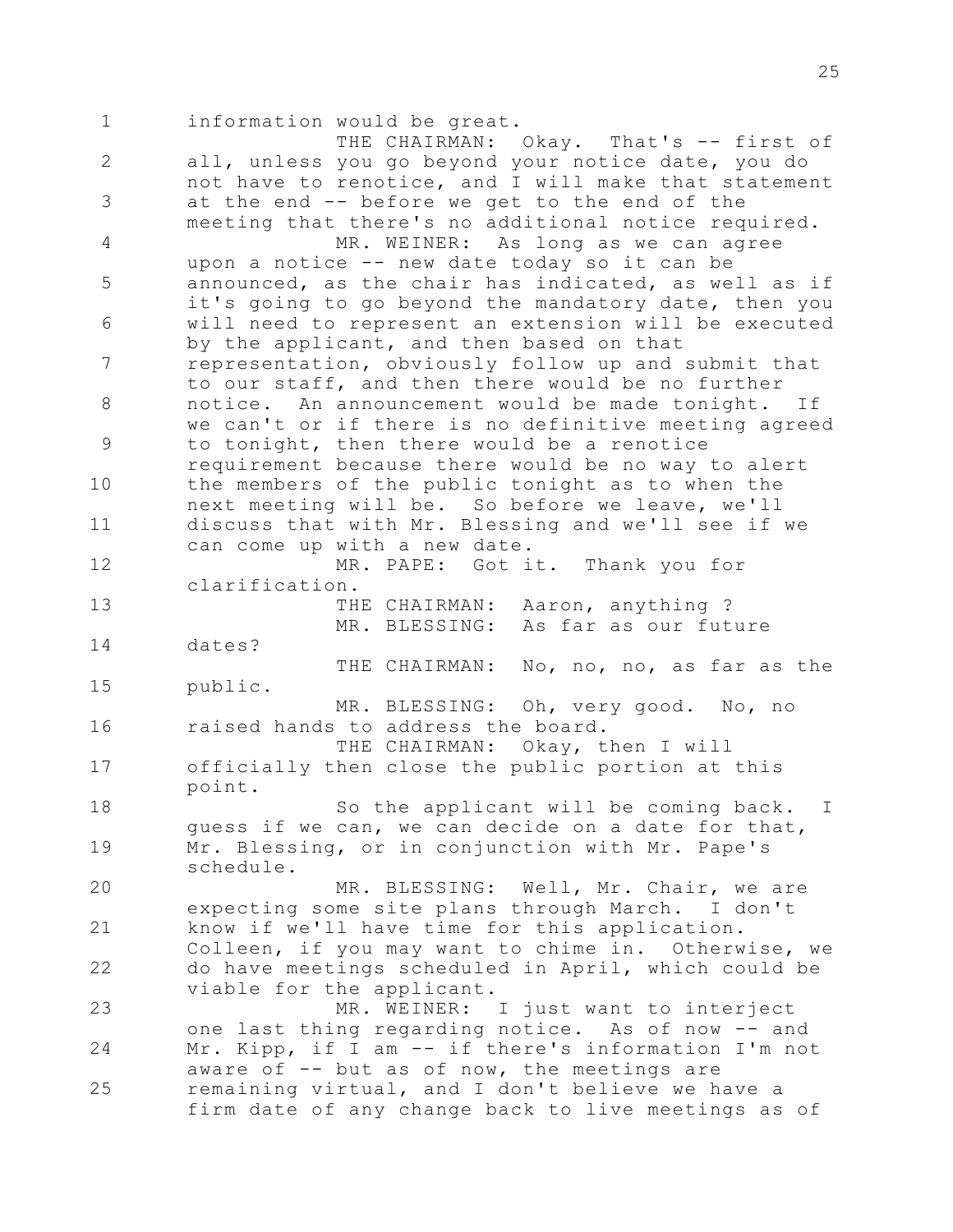1 2 3 4 5 6 7 8 9 10 11 12 13 14 15 16 17 18 19 20 21 22 23 24 25 yet. That being the case -- MR. KIPP: Excuse me, Jay, we are planning any future meetings that are scheduled will be in person. MR. WEINER: Oh, they will be. Okay. MR. KIPP: Yes. MR. WEINER: So that being the case --MS. McGURK: March -- MR. WEINER: We can make an announcement tonight as to the next meeting, and that would satisfy the notice requirements. My concern is that alternatively, which, Mr. Kipp, thank you for pointing that out, is that if it were -- right now we were intending on going virtual and then it changed to live, then there would have been a need for renoticing, but if right now whatever the next date is is going to be an in-person meeting, that can be announced now by the chair, and there would be no further notice. MR. KIPP: No, Jay, just to clarify, the meetings that we have scheduled that have already noticed are all virtual, and we intend on having them virtual, but moving forward, anything beyond that that has already been scheduled we will be scheduling for live. MR. WEINER: Okay, so if we agree on a date tonight that's not a set meeting already with other business that's been made virtual, then that meeting would be a live in-person meeting. MS. McGURK: Right, so the rest of March is virtual because they've already advertised. April we can start to have in-person meetings. MR. WEINER: Okay. MS. McGURK: There's two meeting dates in March. March 17 would really be the next bulk night, but there is a large application preliminary and final site plan use variance for March 17. Obviously, this application would -- could go before that because they've already been heard so they should get priority. So there's March 17. Otherwise, April 21. April 21 would be in-person. March 17 would be in Zoom. MR. WEINER: Mr. Pape, in light of the comments that you've heard tonight, do you think that you would be prepared to proceed on March 17, or would you prefer the April date? MR. PAPE: I think we would be prepared for the March 17 date, but we'll defer to the board's schedule, whatever works best. THE CHAIRMAN: Well, Jared, Mr. Pape, we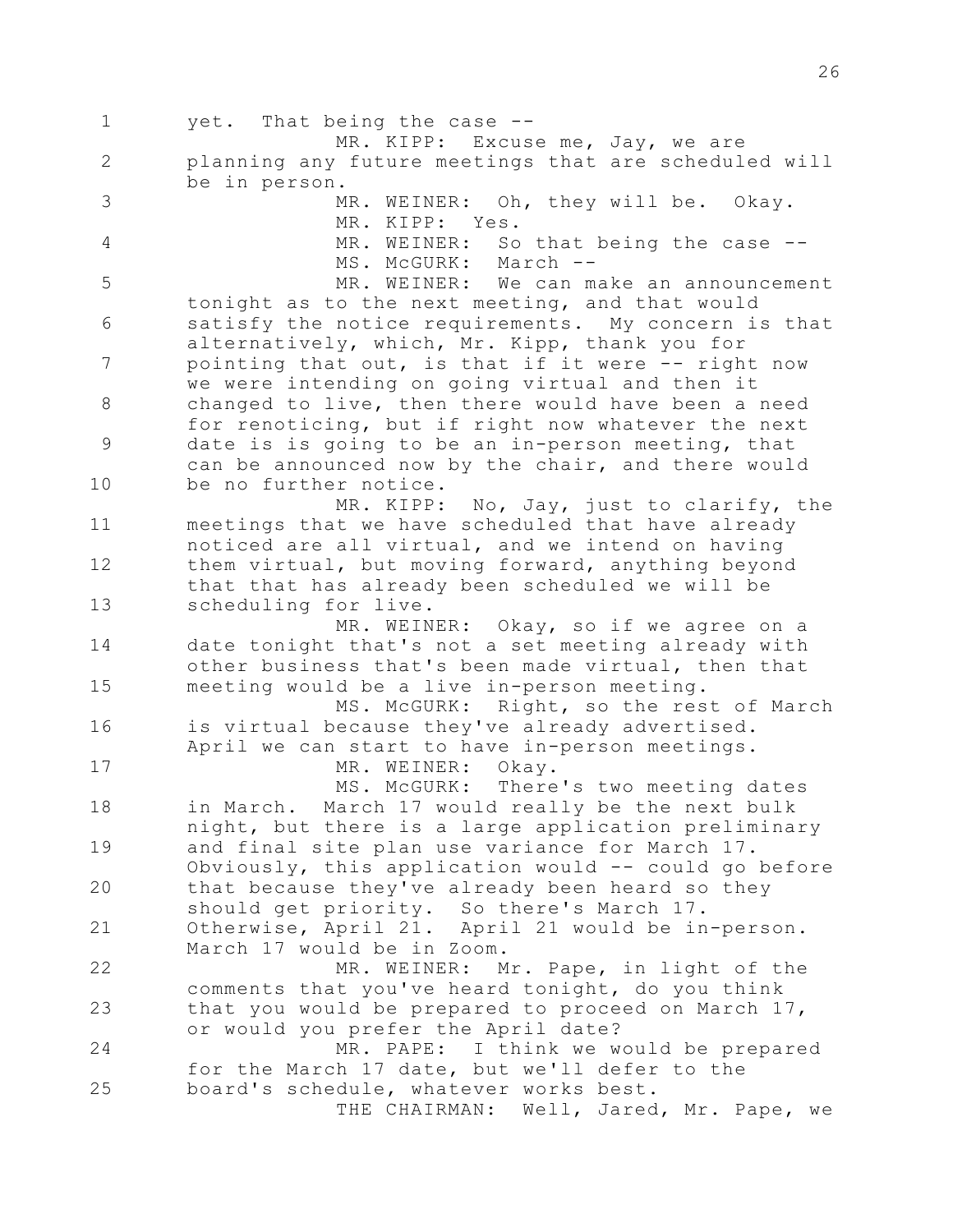1 2 3 4 5 6 7 8 9 10 11 12 13 14 15 16 17 18 19 20 21 22 23 24 25 have to announce that tonight. MR. LEBER: When would the plans be due for that next meeting? THE CHAIRMAN: Colleen, how soon would you have to have any revised plans before that meeting? MS. McGURK: We'd want them 10 days before the meeting. THE CHAIRMAN: So that would be the 7th of March. MR. PAPE: Marc, I look to you. Do you think is that enough time for you to prepare what you need to prepare? MR. LEBER: What's today, the 17th? Yeah, I think that's fine. Actually, I'm already at this meeting on the 17th. I just realized. THE CHAIRMAN: So you won't have to go out again. Okay. So. MR. WEINER: March 17 will work, Mr. Pape? MR. PAPE: Yeah, it will work. I'll have to confirm with Miss Coffin, who again is not available, but I -- let's assume she's available. If not, I'll notify the board. So we'll take the March 17 date. THE CHAIRMAN: Okay. MR. WEINER: March 17, and that will be a Zoom meeting. MR. PAPE: Excellent. MS. McGURK: Okay, if she isn't, somebody would have to appear at that meeting and ask for a new date. MR. PAPE: Understood. MR. WEINER: What is our mandatory date on that, Aaron? Are we good or do they need an extension? MR. BLESSING: It's good. It's May 12. MR. WEINER: Okay. THE CHAIRMAN: Okay. So at this point then to make the announcement, this application, Z-21-34, is going to be continued. It will be continued to the 17th of March. This applicant will not be required to send out any further notice. The only notice being given about the continuance is being given now at this meeting this evening. So for the official, it will be March 17 at 7:30, and we will be on a Zoom meeting at that time. That clarify everything? Okay. Any other board members have any other conversation or discussion questions? Seeing